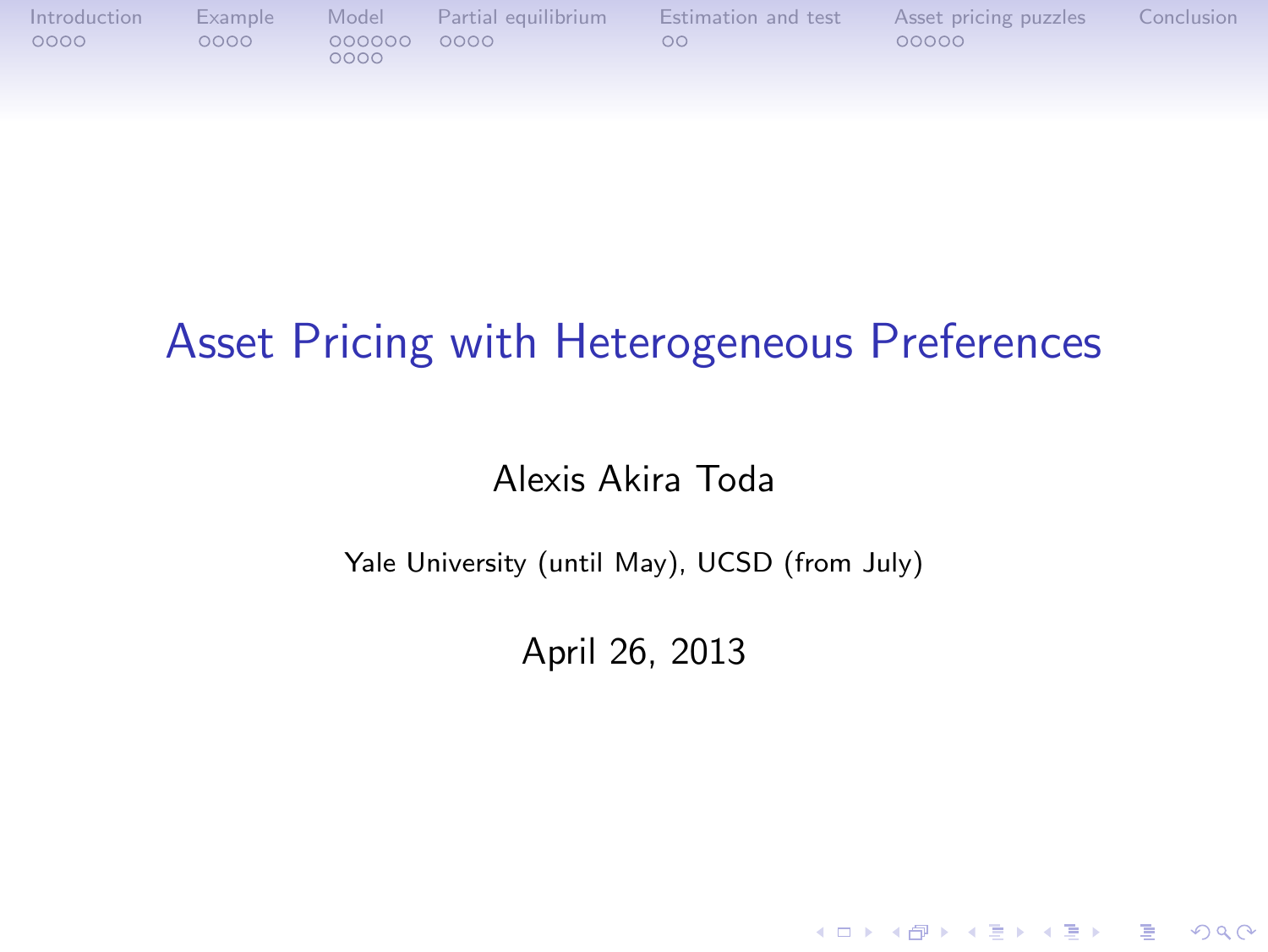

## **Motivation**

- Consumption-based capital asset pricing model (cCAPM) of Lucas (1978) and Breeden (1979) does not perform well empirically (e.g., Hansen & Singleton 1982, 1983).
- Equity premium puzzle (Mehra & Prescott, 1985) and risk-free rate puzzle (Weil, 1989) are widely viewed as unresolved.
- <span id="page-1-0"></span>• Some researchers tested heterogeneous-agent models (Brav, Constantinides, & Geczy 2002, Cogley 2002, Balduzzi & Yao 2007, Kocherlakota & Pistaferri 2009), but results are mixed. Toda & Walsh (2012) reject all specifications.

**KORK EXTERNE PROVIDE**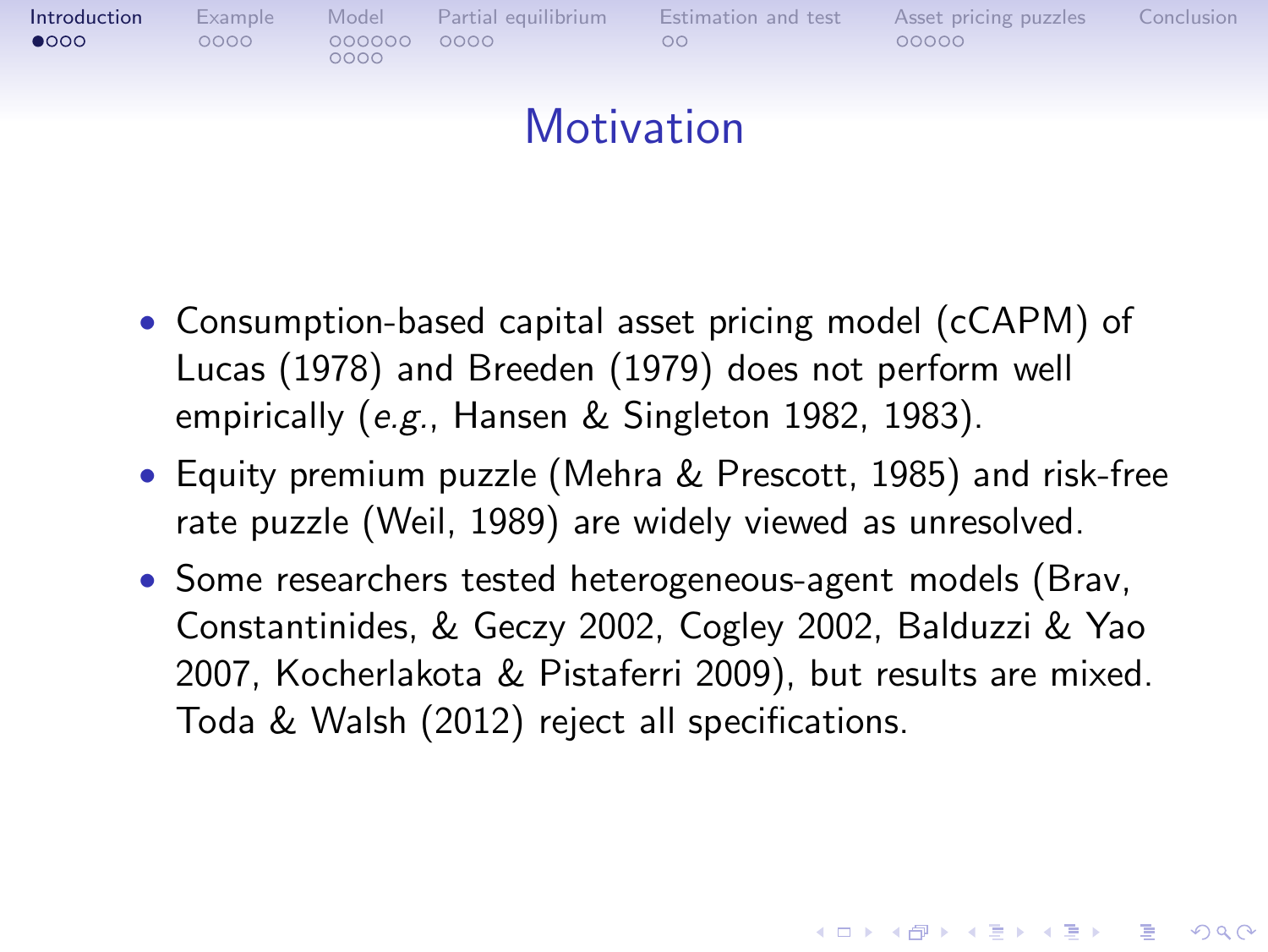| Introduction<br>0000 | Example<br>0000 | Model<br>000000<br>0000 | Partial equilibrium<br>0000 | Estimation and test<br>oο | Asset pricing puzzles<br>00000 | Conclusion |
|----------------------|-----------------|-------------------------|-----------------------------|---------------------------|--------------------------------|------------|
|                      |                 |                         |                             |                           |                                |            |

### Questions

1. Almost all studies assume common (typically additive CRRA) preferences across agents, which may well be misspecified. Can we find a stochastic discount factor (SDF) that is robust to model misspecification?

**ADD YEARS ARA YOUR** 

2. If so, how does the SDF perform empirically?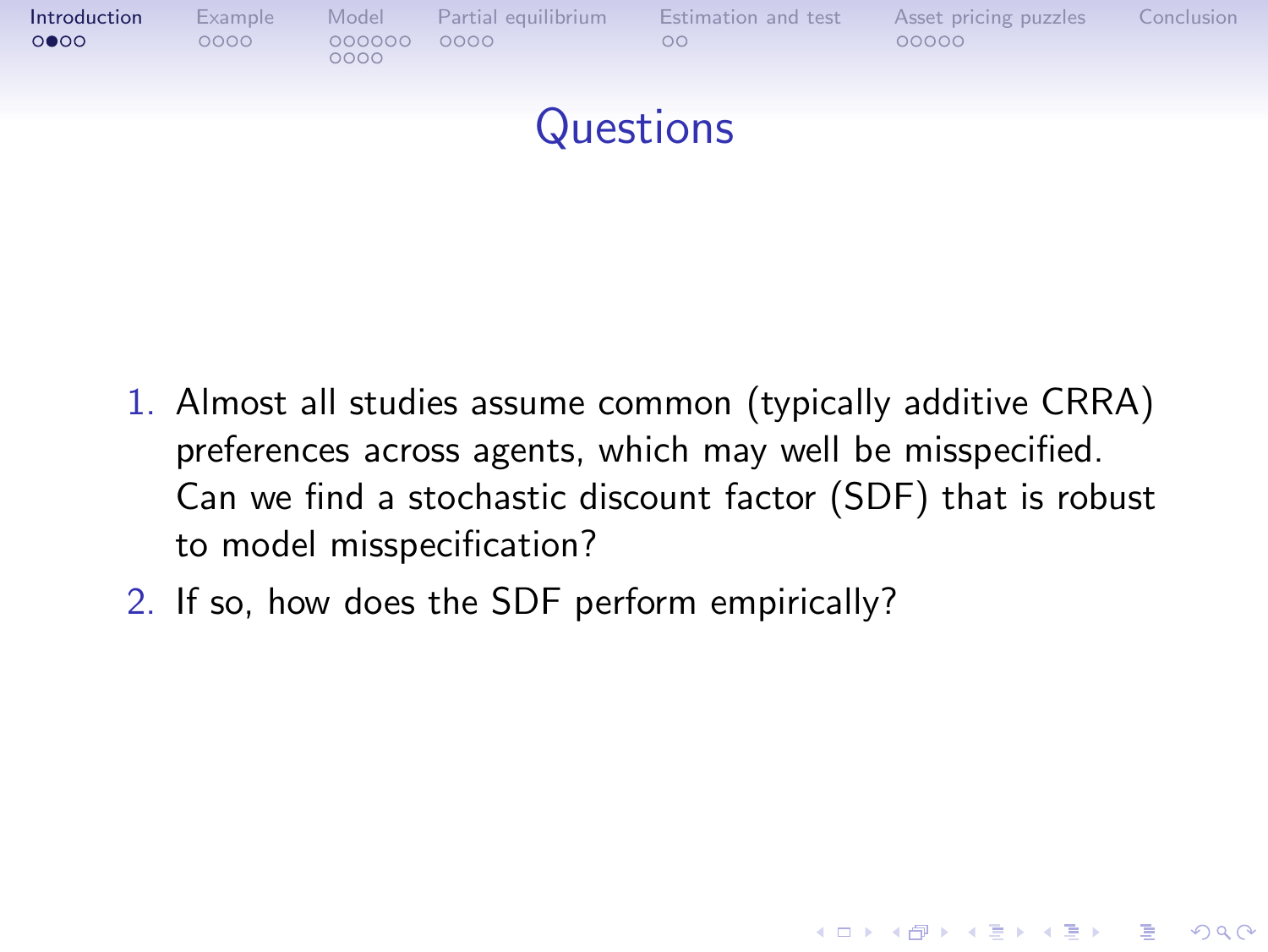

## **Contribution**

1. Characterize the general equilibrium with many agents with heterogeneous (time-, state-, and individual-dependent) preferences with common relative risk aversion  $\gamma$ .

**KORK ERKER (ERKIER)**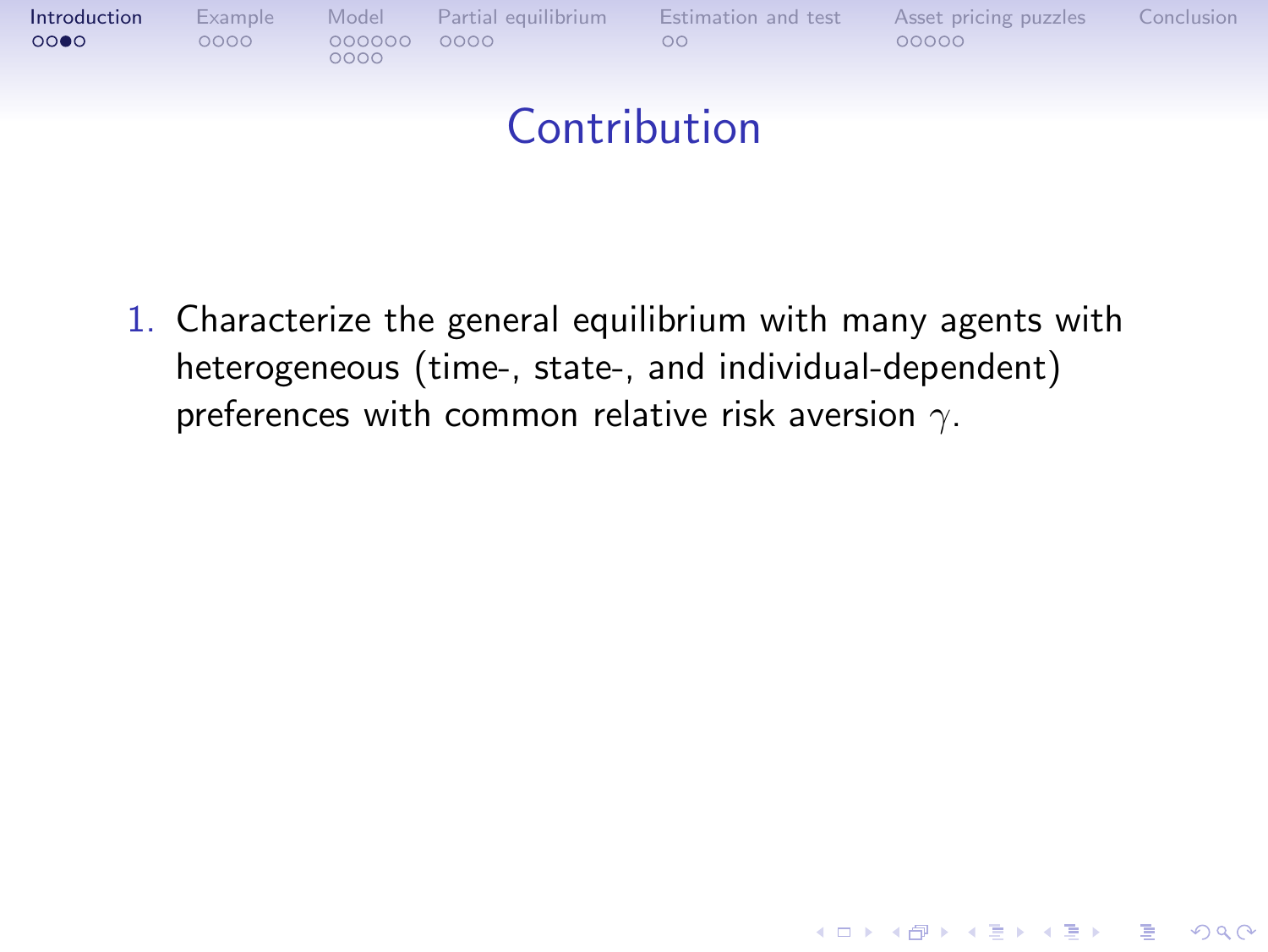

## **Contribution**

- 1. Characterize the general equilibrium with many agents with heterogeneous (time-, state-, and individual-dependent) preferences with common relative risk aversion  $\gamma$ .
- 2. Show that  $-\gamma$ th power of market return is a valid SDF and hence consumption is irrelevant for asset pricing.

**KORK ERKER (ERKIER)**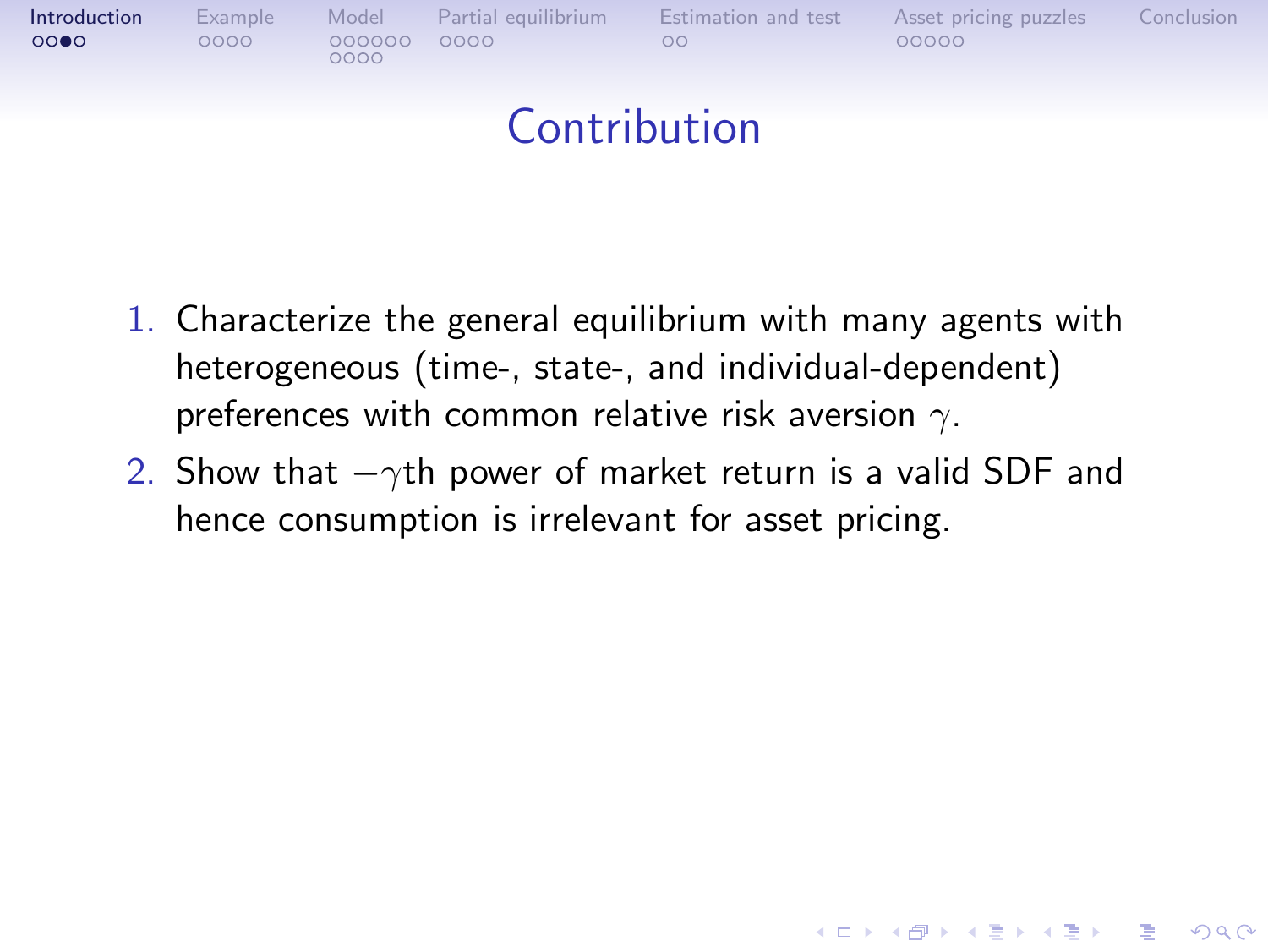

## **Contribution**

- 1. Characterize the general equilibrium with many agents with heterogeneous (time-, state-, and individual-dependent) preferences with common relative risk aversion  $\gamma$ .
- 2. Show that  $-\gamma$ th power of market return is a valid SDF and hence consumption is irrelevant for asset pricing.
- 3. Estimate and test the model:  $\gamma \approx 2$  explains the historical equity premium and risk free rate, and model not rejected.

**KORK ERKER (ERKIER)** 

4. Argue that asset pricing puzzles are puzzles in macroeconomics, not finance.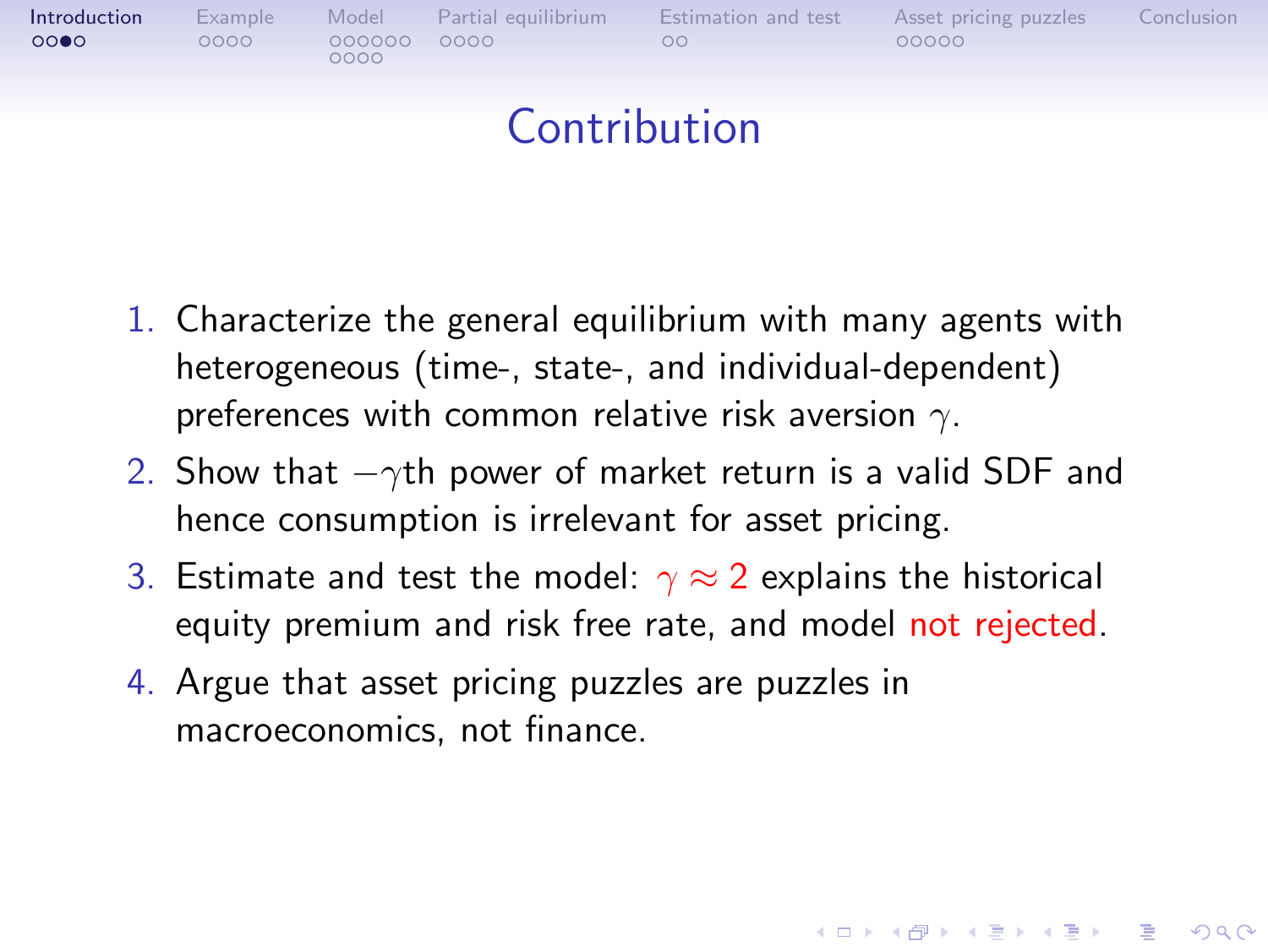

### Literature

cCAPM and tests Lucas (1978), Breeden (1979), Hansen & Singleton (1982, 1983).

Tests of heterogeneous-agent cCAPM Brav, Constantinides, & Geczy (2002), Cogley (2002), Balduzzi & Yao (2007), Kocherlakota & Pistaferri (2009), Toda & Walsh (2012).

Asset pricing puzzles and reviews Mehra & Prescott (1985), Weil (1989), Kocherlakota (1996), Campbell (2003).

Asset pricing without consumption Rubinstein (1976), Brown & Gibbons (1985), Campbell (1993).

**ADD YEARS ARA YOUR**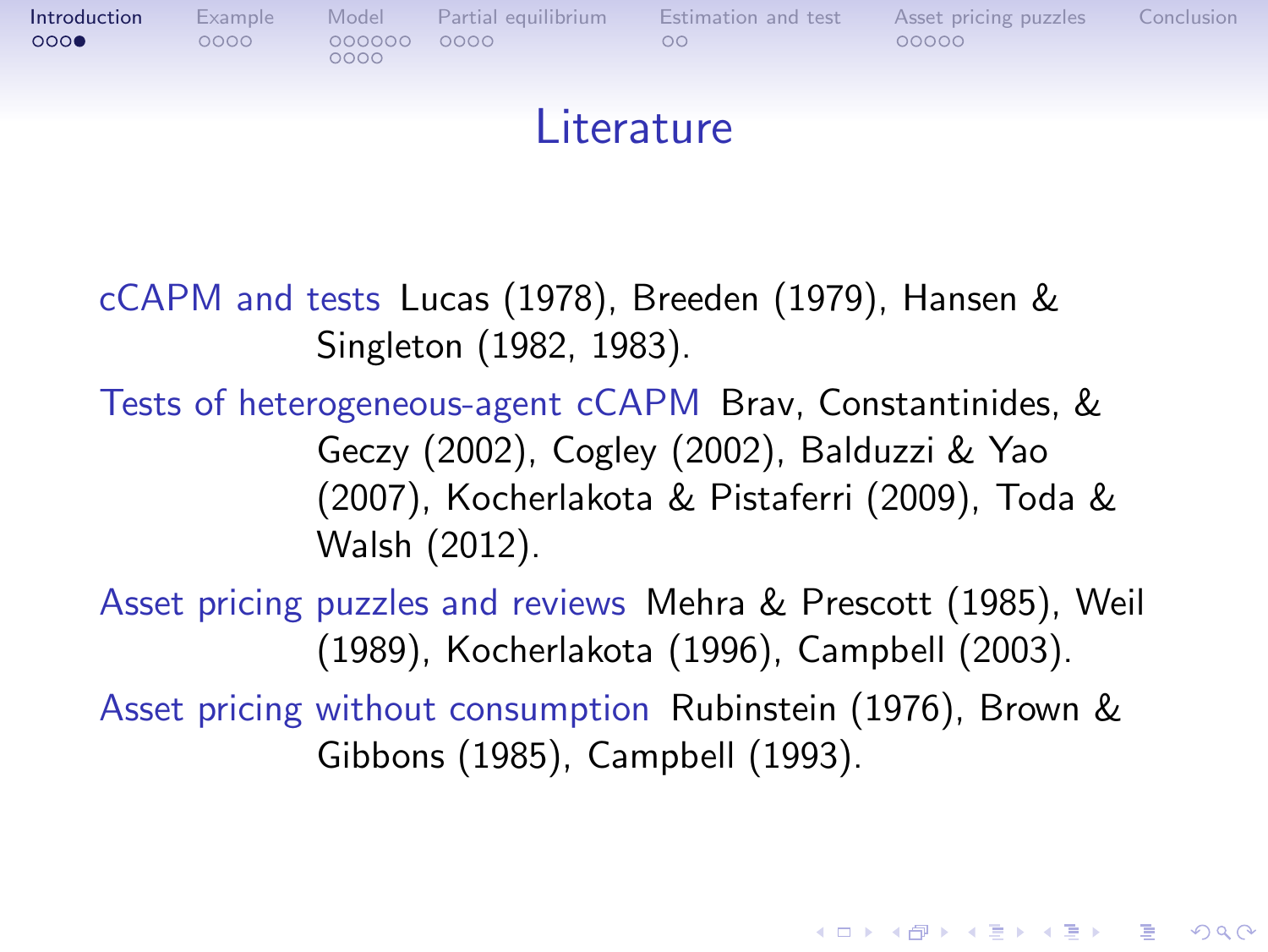

## Example

• Two period model. Agents have identical additive CRRA preferences

$$
\frac{1}{1-\gamma}(c_0^{1-\gamma}+\beta\, \mathsf{E}[c_1^{1-\gamma}]).
$$

• We all know that MRS

$$
\beta\left(\frac{c_1}{c_0}\right)^{-\gamma}
$$

K ロ ▶ K @ ▶ K 할 > K 할 > 1 할 > 1 이익어

<span id="page-7-0"></span>is a valid stochastic discount factor (SDF).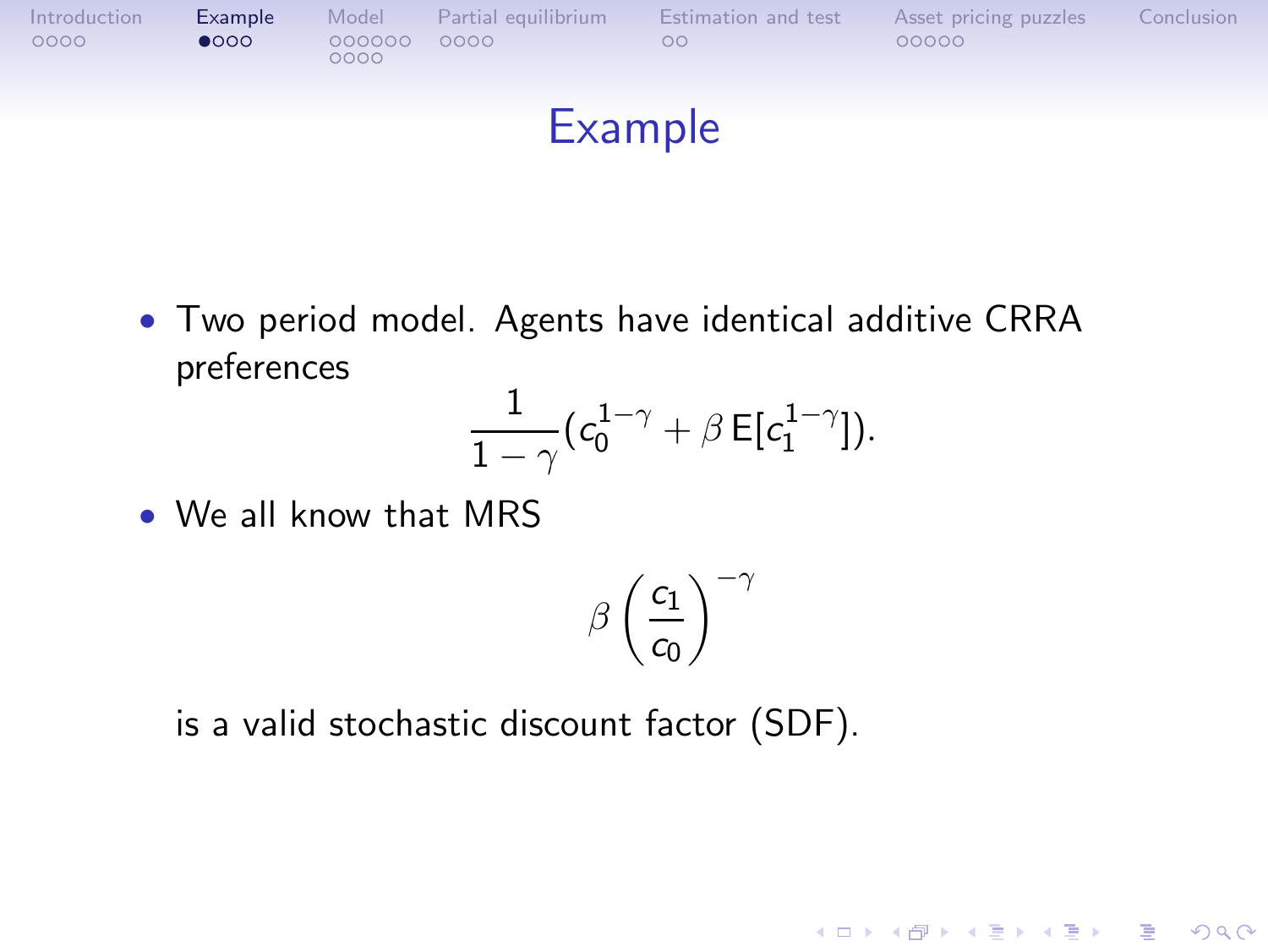[Introduction](#page-1-0) [Example](#page-7-0) [Model](#page-11-0) [Partial equilibrium](#page-21-0) [Estimation and test](#page-25-0) [Asset pricing puzzles](#page-27-0) [Conclusion](#page-32-0)

**ADD YEARS ARA YOUR** 

## Optimal consumption-portfolio problem

- Initial wealth w, no future endowment.
- Assets  $k = 1, ..., K$ .  $\phi^k$ : portfolio share (fraction invested in each asset, so  $\sum_{k} \phi^{k} = 1$ ).
- $R^k$ : gross return,  $R(\phi) := \sum_k R^k \phi^k$  total return on portfolio.
- Budget constraint:  $c_1 = R(\phi)(w c_0)$ .
- Optimal consumption-portfolio problem:

$$
\max_{c_0,\phi} \frac{1}{1-\gamma} (c_0^{1-\gamma} + \beta \, \mathsf{E}[c_1^{1-\gamma}])
$$
  
s.t.  $c_1 = R(\phi)(w - c_0)$ .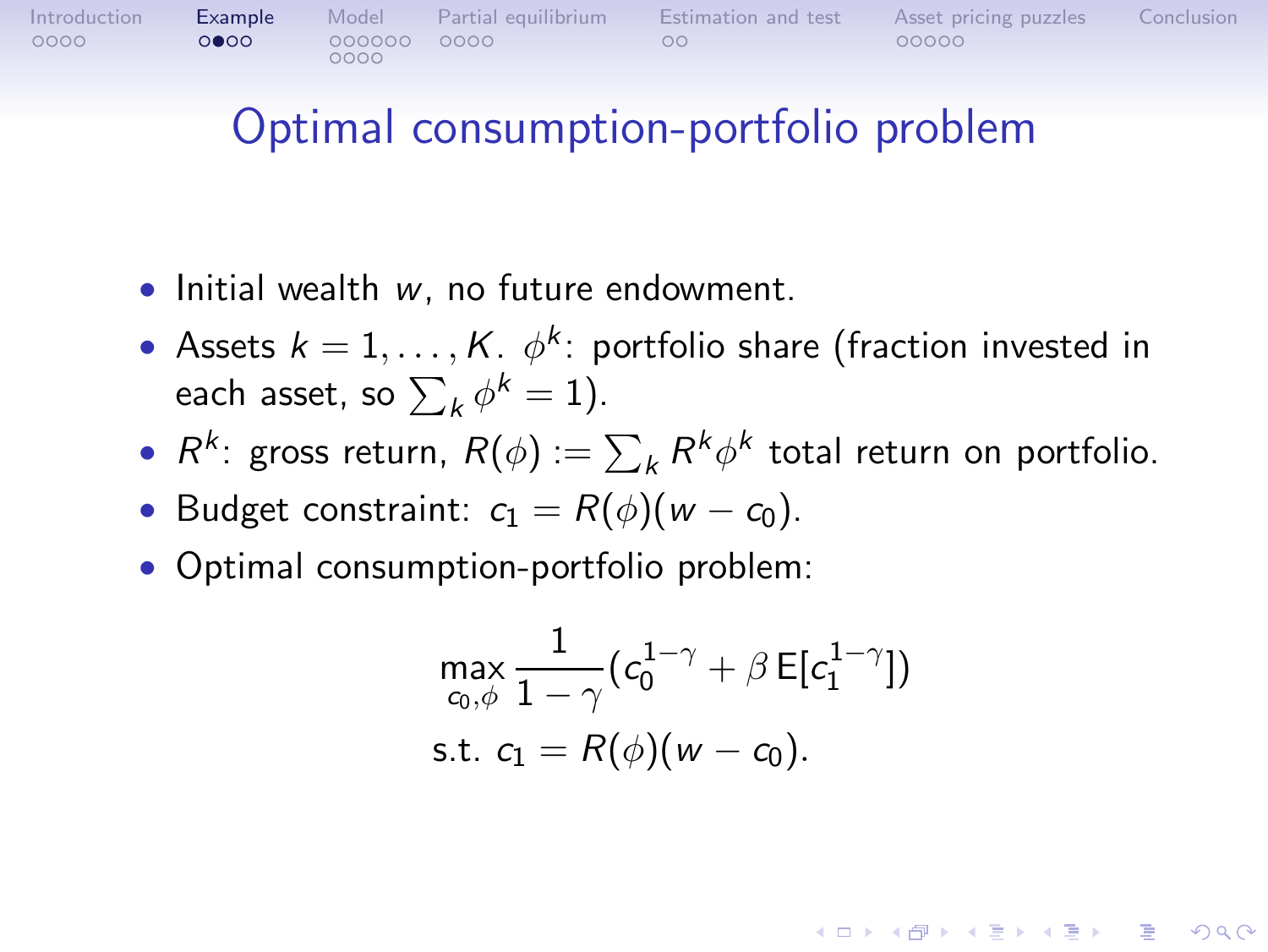

### Solution

• Problem breaks into two parts:

Optimal portfolio:  $\frac{\ }{1-\gamma}:=\max_{\phi}% \left\vert \phi_{\phi}\right\vert ^{2}$ 1  $\frac{1}{1-\gamma}$  E[R( $\phi$ )<sup>1- $\gamma$ </sup>], Optimal consumption:  $\mathop {\max }\limits_c$ 1  $\frac{1}{1-\gamma}(c^{1-\gamma}+\beta F(w-c)^{1-\gamma}).$ 

• By FOC of optimal portfolio problem,

$$
E[R(\phi^*)^{-\gamma}(R^k - R(\phi^*))] = 0
$$

**ADD YEARS ARA YOUR** 

for any asset  $k$ , where  $\phi^*$ : optimal portfolio.

• Hence  $R(\phi^*)^{-\gamma}$  (times constant) is also a valid SDF.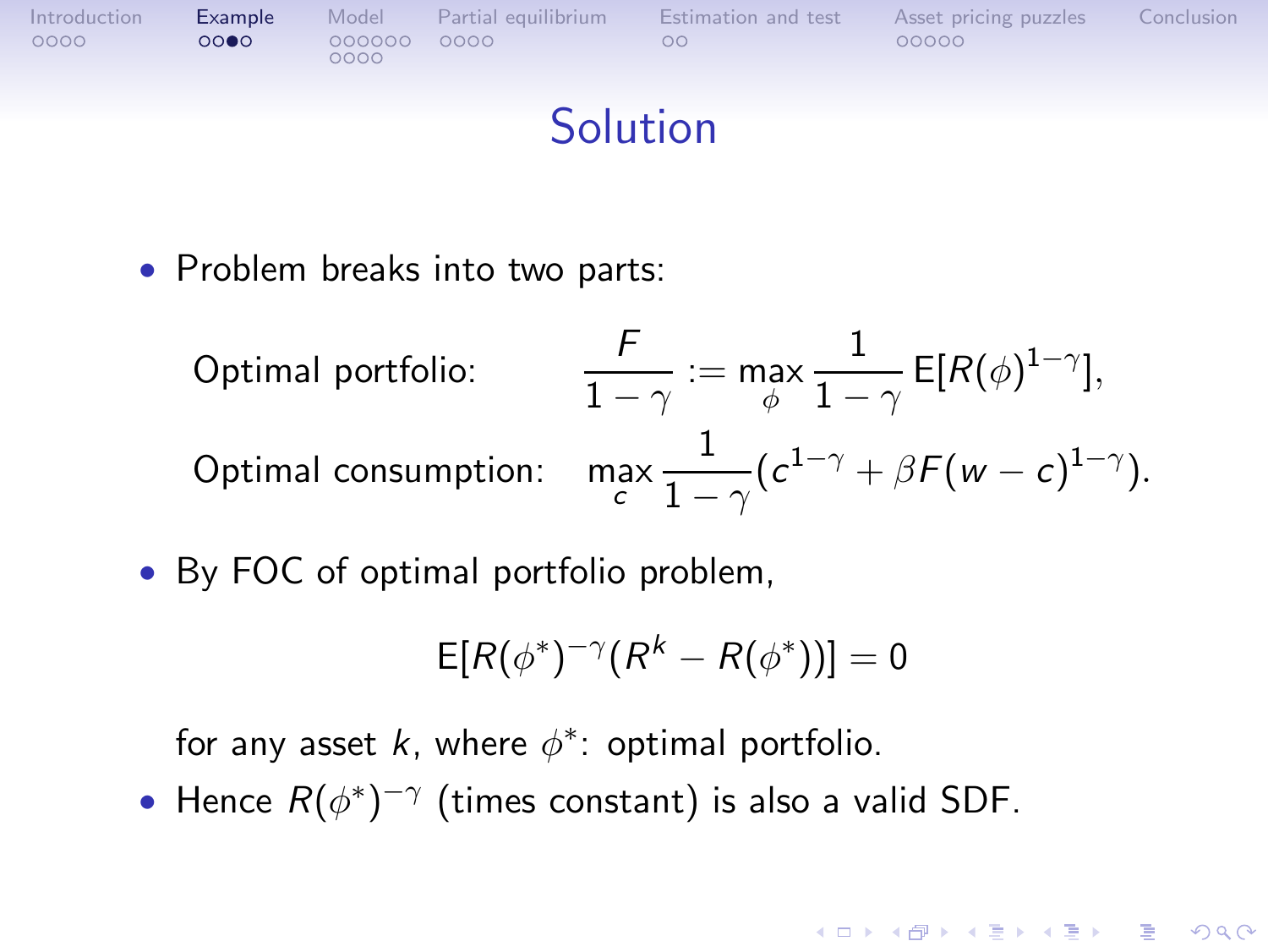

## Robustness to misspecification

- SDF  $\beta(c_1/c_0)^{-\gamma}$  is not robust to model misspecification because it is valid only for additive CRRA preference.
- SDF  $R(\phi^*)^{-\gamma}$  is robust because valid for any homothetic CRRA preference.
- Hence " $R(\phi^*)^{-\gamma}$  is valid" is a weaker null hypothesis than " $\beta(c_1/c_0)^{-\gamma}$  is valid".
- <span id="page-10-0"></span>• Furthermore, tests of  $R(\phi^*)^{-\gamma}$  do not require consumption data (which is subject to measurement errors, especially in micro data): asset returns data are sufficient.

**KORK EXTERNE PROVIDE**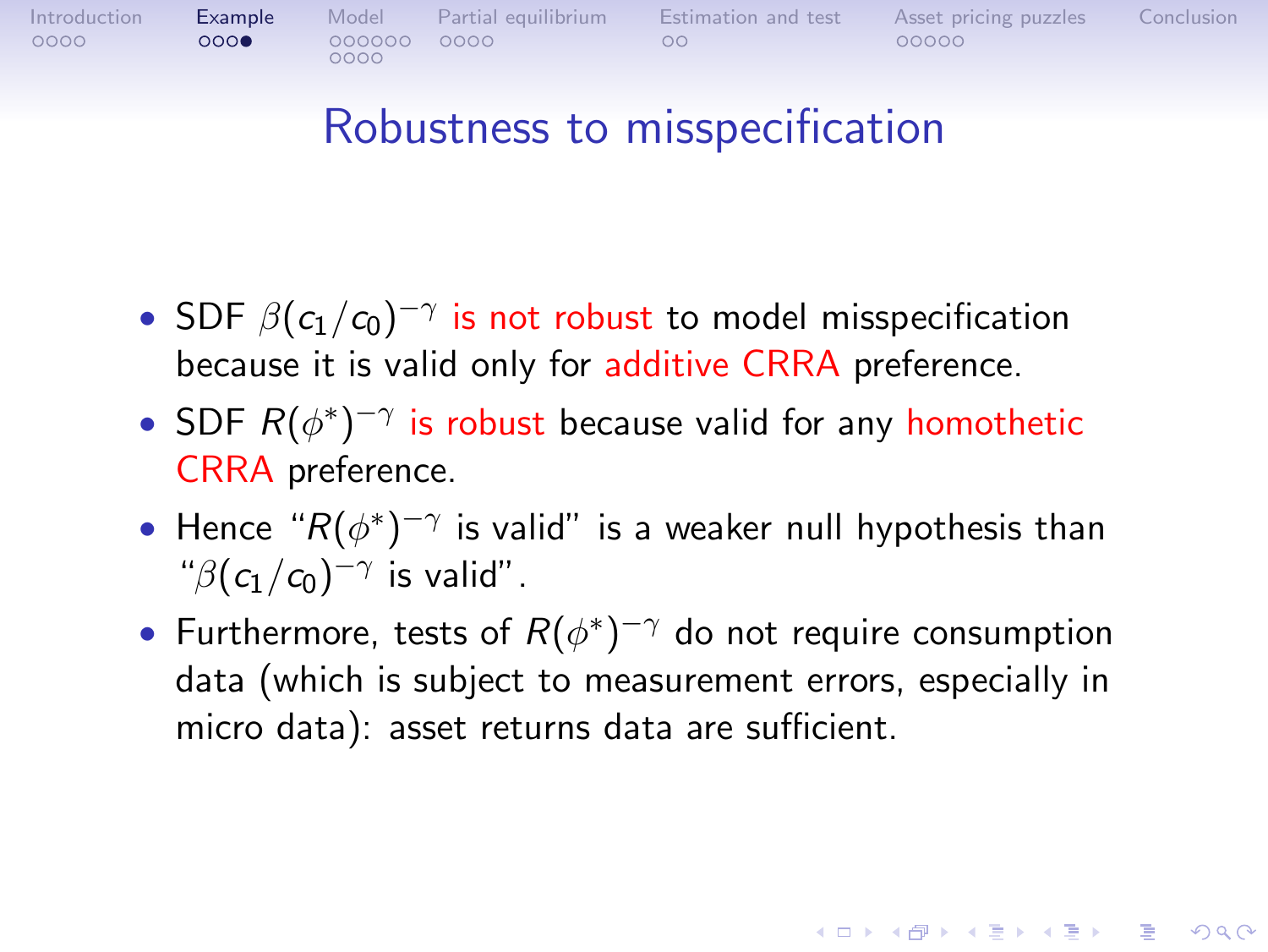

### Agents

- $i \in I = \{1, ..., I\}$ : agent.  $t = 0, 1, ..., T$ : time.
- $(\Omega, \mathcal{F}, P)$ : probability space.  $\{\mathcal{F}_{it}\}_{t=0}^T \subset \mathcal{F}$ : filtration representing information of agent  $i$  at each period.  $\mathcal{F}_t = \bigcap_i \mathcal{F}_{it}$ : public information.
- Time t state variables other than wealth:  $\mathbf{X}_{it} = (X_{it}^1, X_{it}^2, \dots).$
- (Individual-, time-, and state-dependent) recursive preferences:

$$
U_{it} = f_{it} (c_{it}, \mathcal{M}_{it}(U_{i,t+1}), \mathbf{X}_{it}), \quad t = 0, \ldots, T-1,
$$

**ADD YEARS ARA YOUR** 

<span id="page-11-0"></span>where  $\mathcal{M}_{it}(U_{i,t+1})$  is certainty equivalent of next period's utility.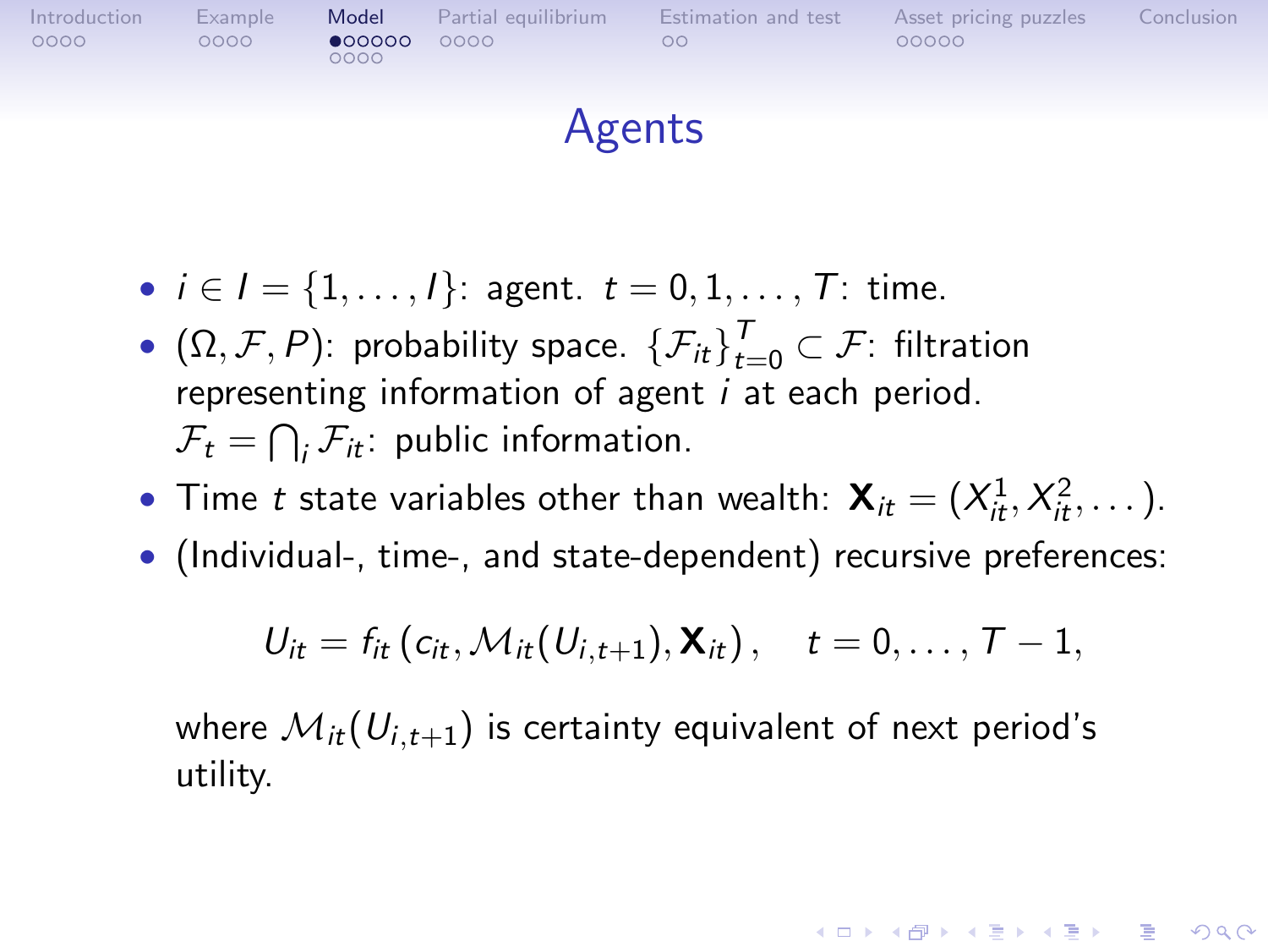#### [Introduction](#page-1-0) [Example](#page-7-0) [Model](#page-11-0) [Partial equilibrium](#page-21-0) [Estimation and test](#page-25-0) [Asset pricing puzzles](#page-27-0) [Conclusion](#page-32-0)  $0000$

## Example 1

#### Example (Additive CRRA utility)

If  $a_T = 1$  and the aggregator and certainty equivalent are given by

$$
f_t(c, v, \mathbf{X}) = (c^{1-\gamma} + \beta v^{1-\gamma})^{\frac{1}{1-\gamma}},
$$
  

$$
\mathcal{M}_t(U_{t+1}) = \mathsf{E}\left[U_{t+1}^{1-\gamma} \middle| \mathcal{F}_t\right]^{\frac{1}{1-\gamma}},
$$

then

$$
U_t = \mathsf{E}\left[\sum_{s=t}^T \beta^{t-s} c_s^{1-\gamma} \middle| \mathcal{F}_t\right]^{\frac{1}{1-\gamma}},
$$

the standard additive CRRA utility with discount factor  $\beta$  and relative risk aversion  $\gamma$ .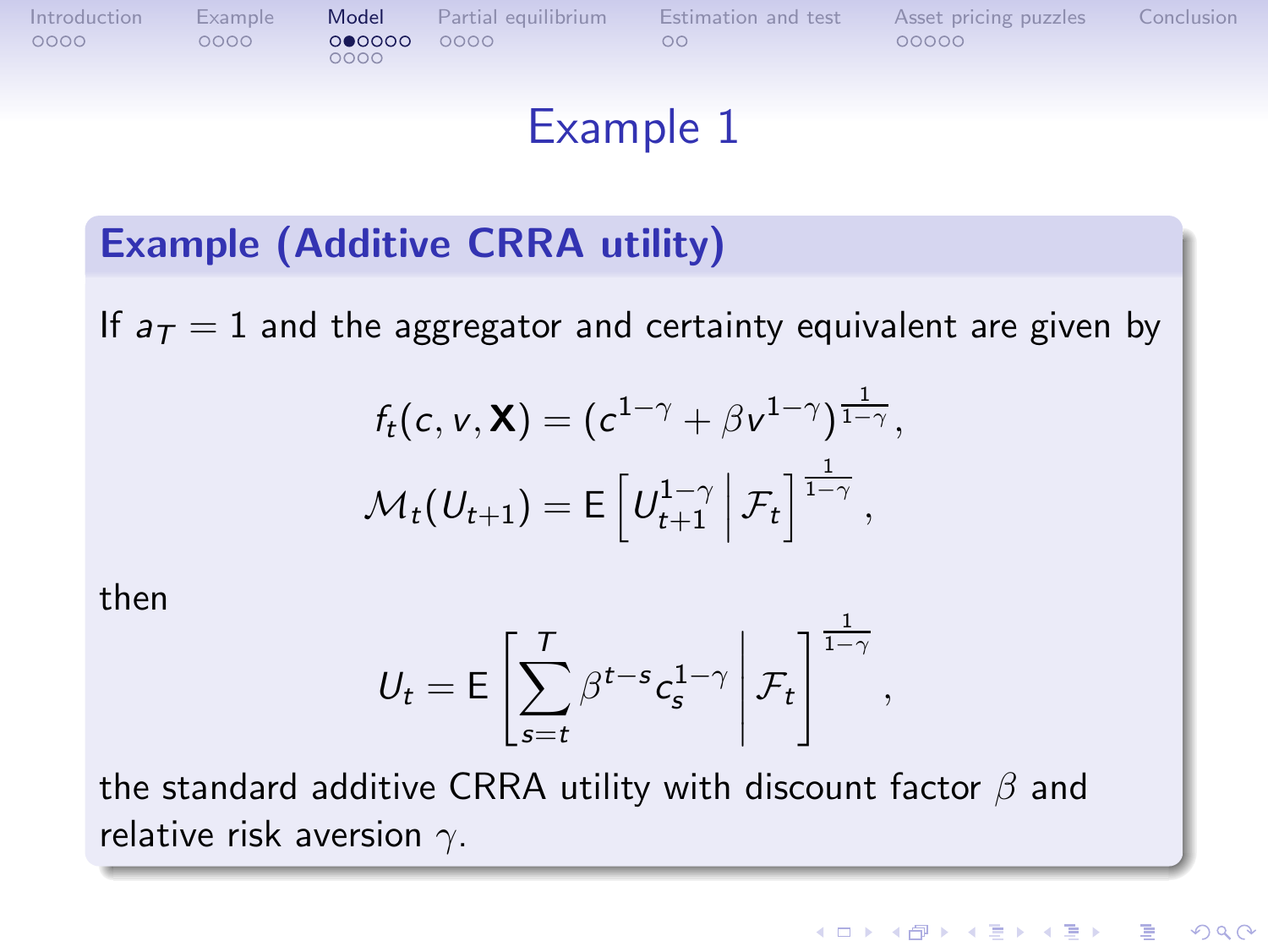

## Example 2

#### Example (Recursive CRRA/CEIS utility)

If  $a_T = 1$  and the aggregator and certainty equivalent are given by

$$
f_t(c, v, \mathbf{X}) = (c^{1-\sigma} + \beta v^{1-\sigma})^{\frac{1}{1-\sigma}},
$$
  

$$
\mathcal{M}_t(U_{t+1}) = \mathsf{E}\left[U_{t+1}^{1-\gamma} \middle| \mathcal{F}_t\right]^{\frac{1}{1-\gamma}},
$$

then  $\mathit{U}_{t}$  is the Epstein-Zin (1989) constant relative risk aversion (CRRA), constant elasticity of intertemporal substitution (CEIS) recursive utility with discount factor  $\beta$ , relative risk aversion  $\gamma$ , and elasticity of intertemporal substitution  $1/\sigma$ .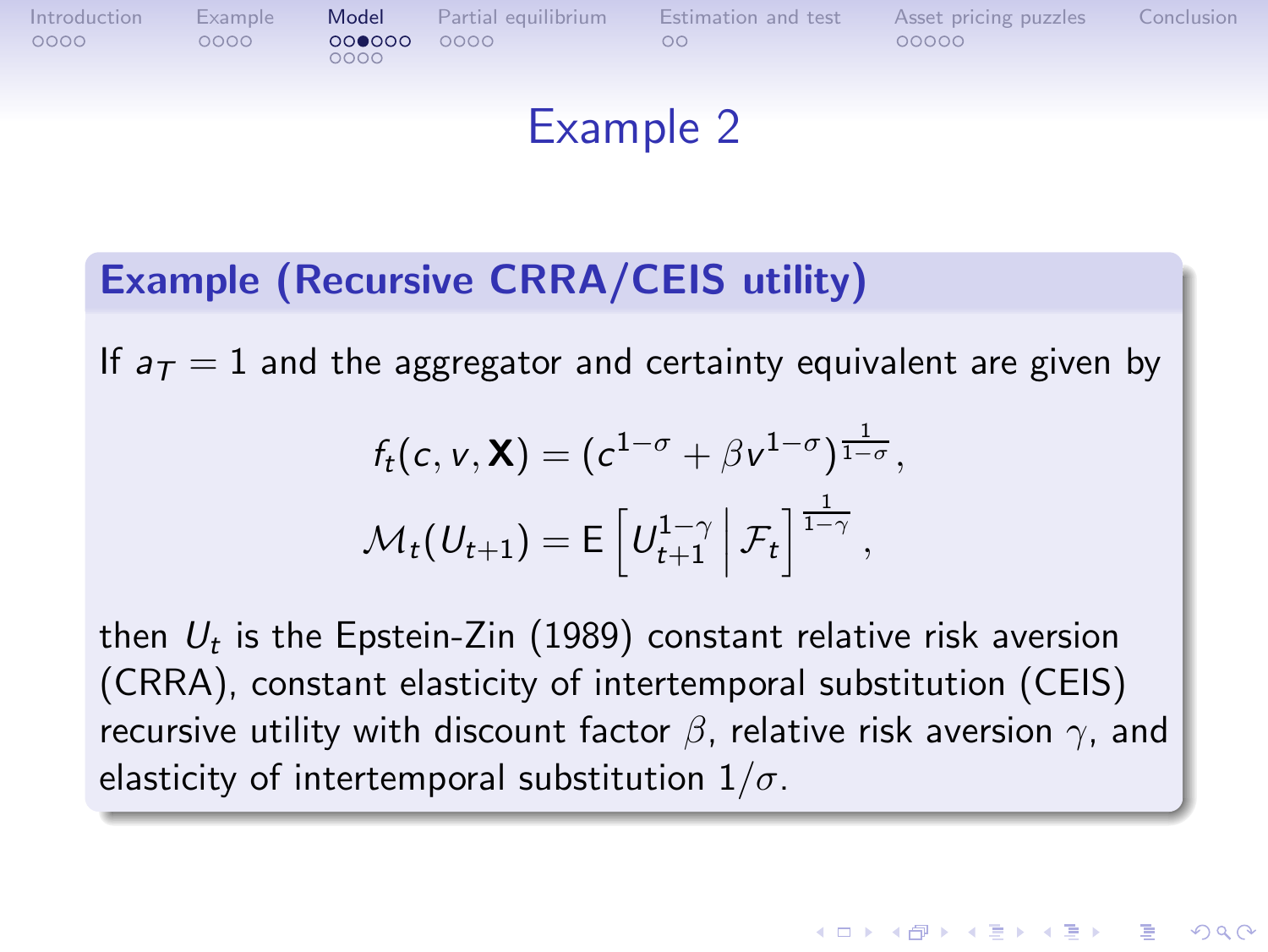

### Example 3

#### Example (Habit formation)

#### If

$$
f_t(c, v, x) = [(c/x)^{1-\sigma} + \beta v^{1-\sigma}]^{\frac{1}{1-\sigma}},
$$

where  $x_t = c_{t-1}$  is the consumption of the previous period, then we get habit formation (Abel, 1990). In this case the agent gets utility not from consumption but from consumption growth.

**KORK ERKER ADAM DE SORA**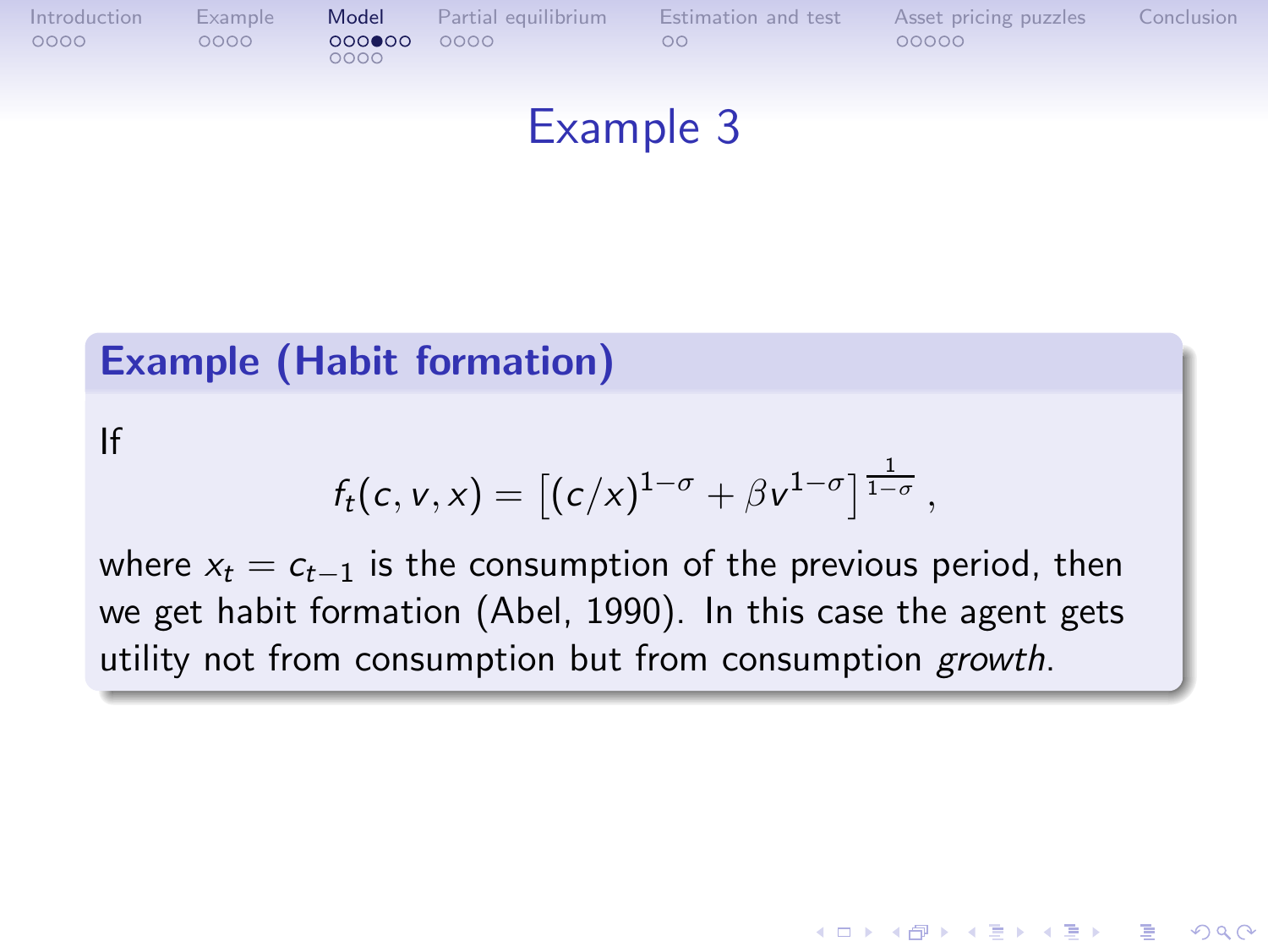

#### Assets

- Assets:  $k \in K = \{1, ..., K\}$ , with price  $P_t^k$ , dividend  $D_{t+1}^k$ , market capitalization  $W_t^k$ , and return  $R_{t+1}^k = (P_{t+1}^k + D_{t+1}^k)/P_t^k$ .
- $\bullet \ \phi \in \Pi_t \subset \mathbb{R}^K$ ,  $\sum \phi_k = 1$ : portfolio with return

$$
R_{t+1}(\phi) = \sum_{k=1}^{K} R_{t+1}^k \phi^k.
$$

**KORK ERKER ADAM DE SORA** 

• Budget constraint is  $w_{i,t+1} = R_{t+1}(\phi_{it})(w_{it} - c_{it}) \geq 0$ .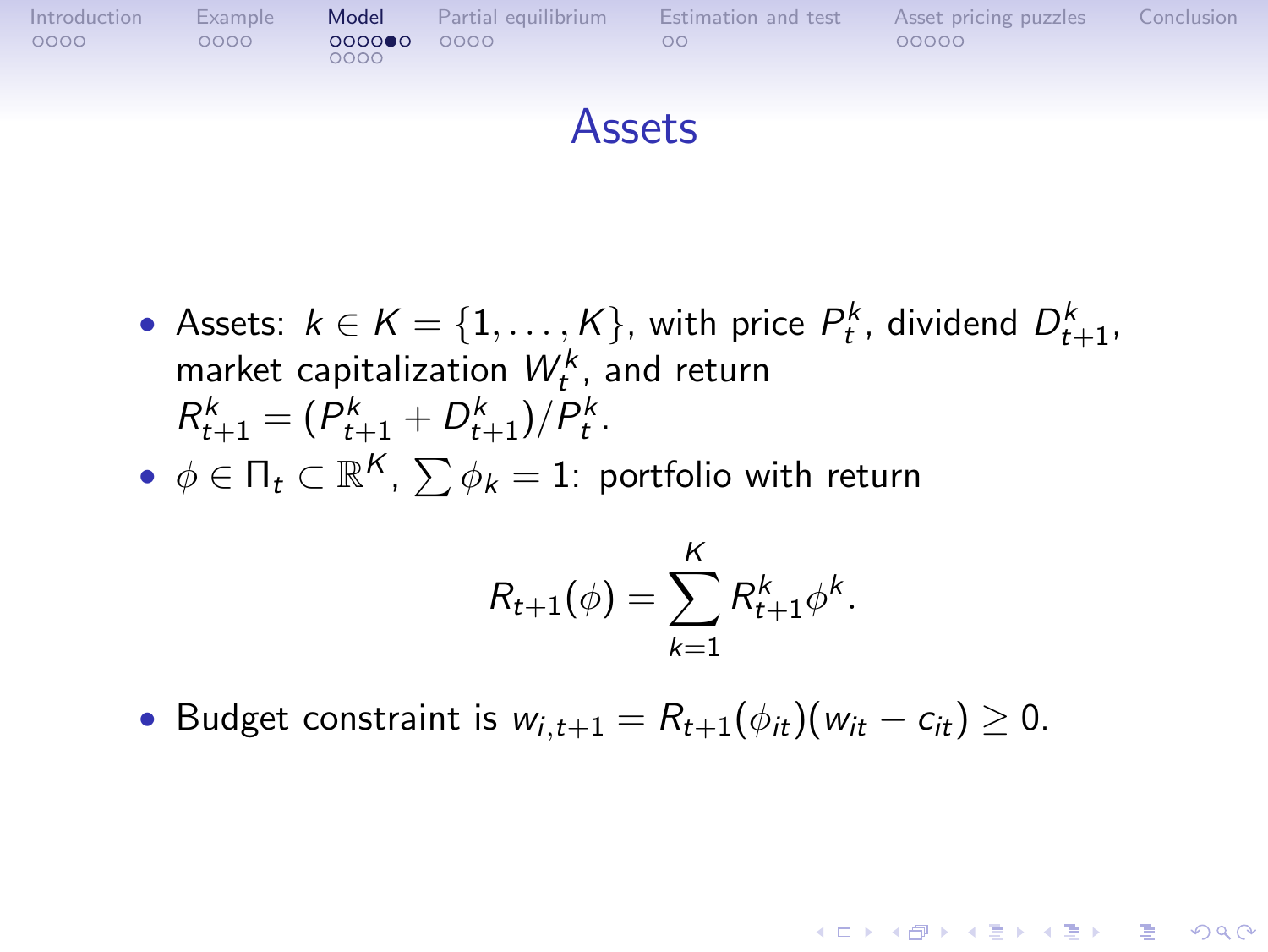[Introduction](#page-1-0) [Example](#page-7-0) [Model](#page-11-0) [Partial equilibrium](#page-21-0) [Estimation and test](#page-25-0) [Asset pricing puzzles](#page-27-0) [Conclusion](#page-32-0)

## Sequential partial equilibrium

#### **Definition**

Given asset prices, dividends, and market capitalization  $\{(P_t^k, D_t^k, W_t^k)_{k \in K}\}_{t=0}^T$ , the profile of individual consumption, wealth, and portfolio  $\left\{(c_{it}, w_{it}, \phi_{it})_{i \in I}\right\}_{t=0}^T$  constitutes a sequential partial equilibrium if

- 1. given asset returns  $R_{t+1}^k = (P_{t+1}^k + D_{t+1}^k)/P_t^k$ ,  $(c_{it}, \phi_{it})$  solves the optimal consumption-portfolio problem,
- 2. asset markets clear, *i.e.*, for each asset  $k$  and time  $t$  we have  $\sum_{i=1}^I \phi_{it}^k(w_{it} - c_{it}) = W_t^k$ , and
- 3. individual wealth evolves according to the budget constraint

$$
w_{i,t+1}=R_{t+1}(\phi_{it})(w_{it}-c_{it}).
$$

<span id="page-16-0"></span>• Can also formulate GE (see paper).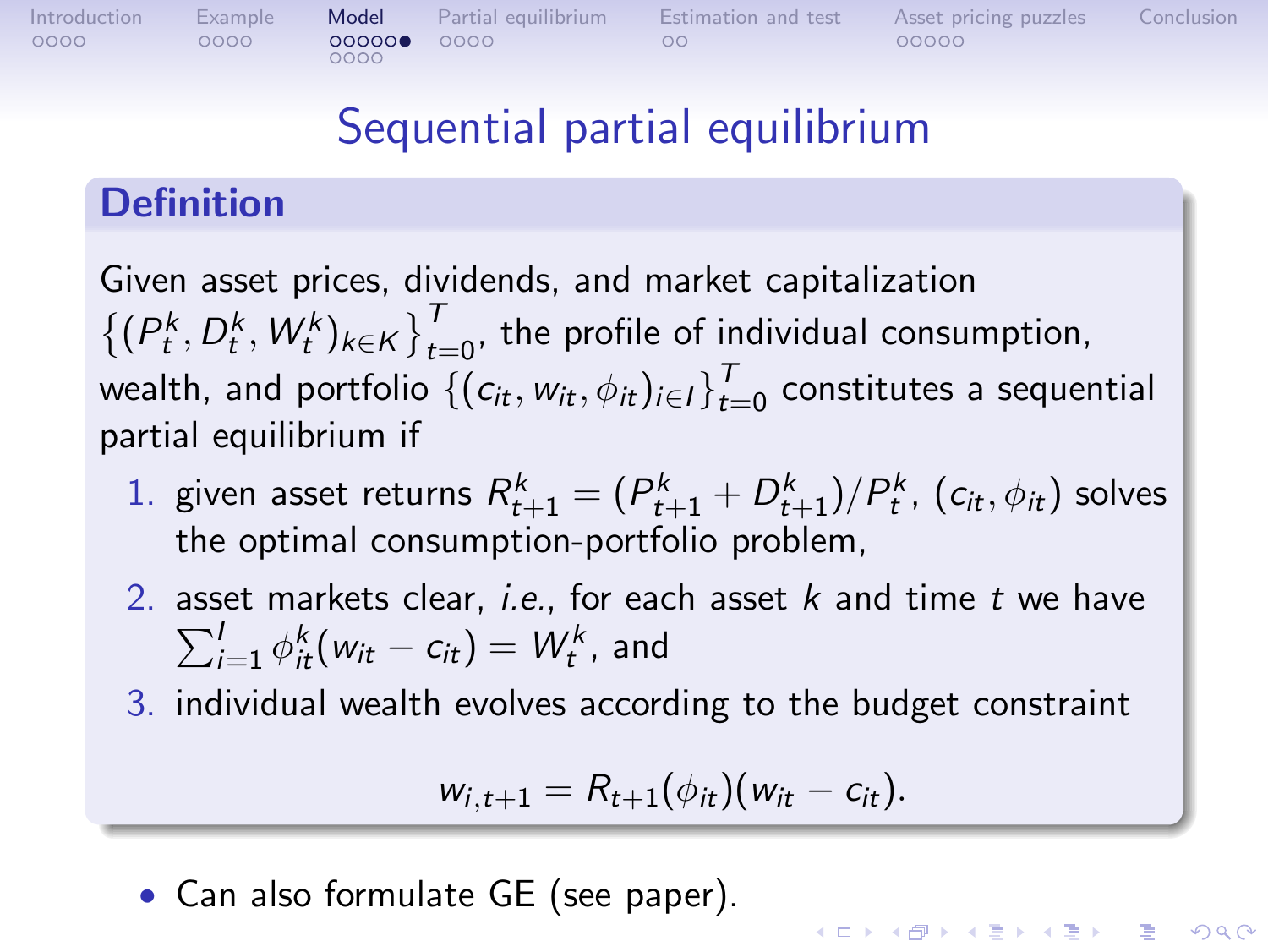

 $0000$ 

[Introduction](#page-1-0) [Example](#page-7-0) [Model](#page-11-0) [Partial equilibrium](#page-21-0) [Estimation and test](#page-25-0) [Asset pricing puzzles](#page-27-0) [Conclusion](#page-32-0)

**KORK EXTERNE PROVIDE** 

## Assumption 1

#### Assumption (Irrelevance of wealth)

For any  $F$ -measurable function  $f$ , we have

 $E[f(\mathbf{X}_{i,t+1})|\mathcal{F}_{it}] = g(\mathbf{X}_{it})$ 

for some g, that is, agent's wealth is irrelevant for predicting a function of next period's state variables other than wealth.

<span id="page-17-0"></span>• Essentially, agents are price takers.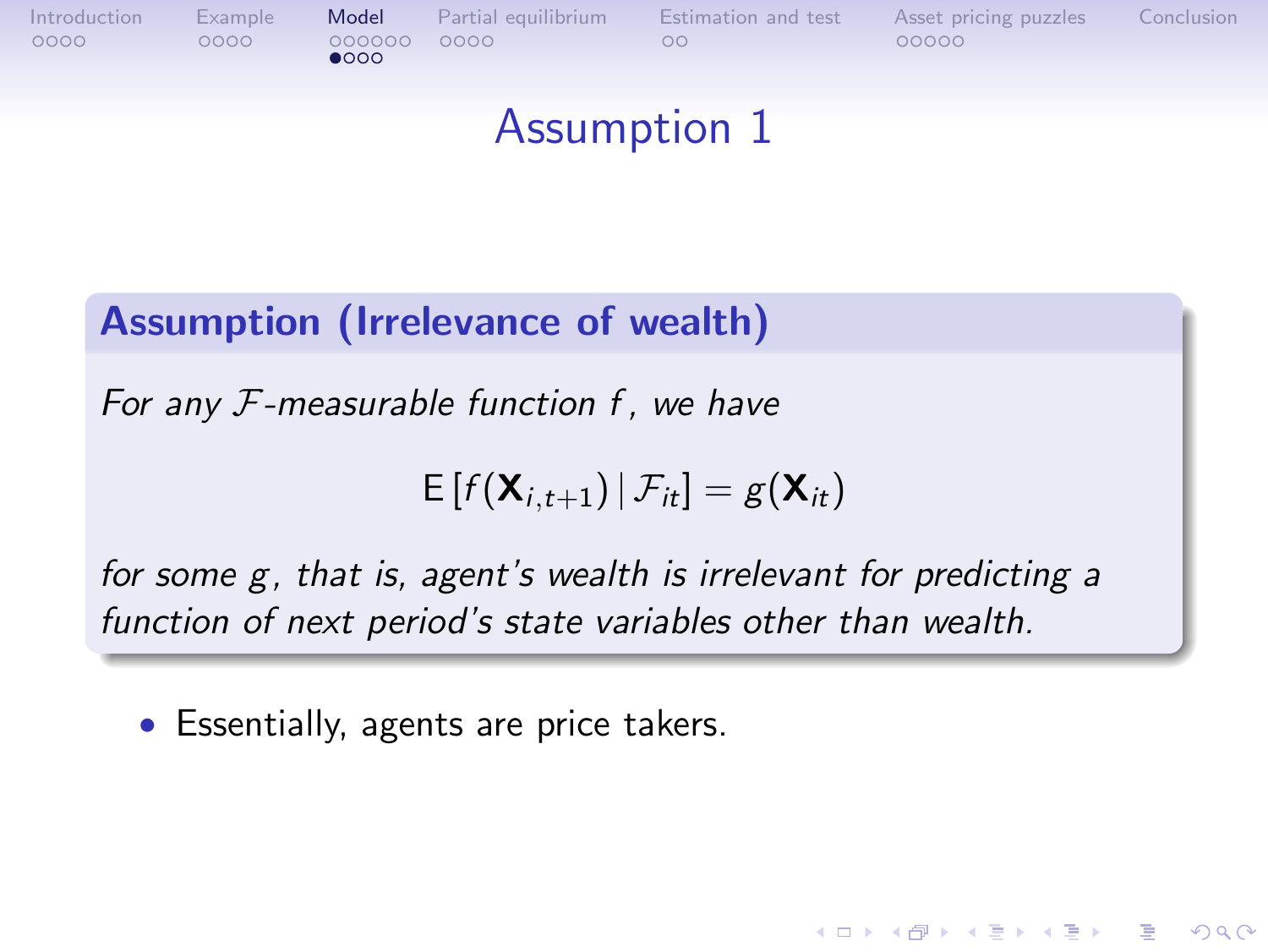## Assumption 2

[Introduction](#page-1-0) [Example](#page-7-0) [Model](#page-11-0) [Partial equilibrium](#page-21-0) [Estimation and test](#page-25-0) [Asset pricing puzzles](#page-27-0) [Conclusion](#page-32-0)

#### Assumption (Homothetic CRRA preference)

∩ൈ∩

The continuation utilities  $\{U_{it}\}_{t=0}^T$  satisfy the recursion  $U_{iT} = a_{iT}(\mathbf{X}_{iT})c_{iT}$  and

$$
U_{it}=f_{it}\left(c_{it}, \mathsf{E}\left[U_{i,t+1}^{1-\gamma}\,\big|\,\mathcal{F}_{it}\right]^{\frac{1}{1-\gamma}}, \mathbf{X}_{it}\right), \quad t=0,\ldots, T-1,
$$

where  $a_{i\tau} > 0$  is some function of the state variables  ${\bf X}_{i\tau}$ ,  $\gamma > 0$  is the common relative risk aversion coefficient, and the aggregator

$$
f_{it}:\mathbb{R}_+\times\mathbb{R}_+\times\mathbb{R}^{\text{dim }\mathbf{X}_{it}}\rightarrow\mathbb{R}_+
$$

is increasing and homogeneous of degree 1 in the first two arguments.

<span id="page-18-0"></span>• $\gamma$  $\gamma$  $\gamma$  $\gamma$  may [e](#page-17-0)ven be sto[c](#page-20-0)ha[s](#page-11-0)[t](#page-20-0)ic  $(\gamma_t)$ , but for [no](#page-17-0)[w](#page-19-0) [a](#page-17-0)[ssu](#page-18-0)me c[o](#page-21-0)[n](#page-10-0)sta[nt](#page-0-0)[.](#page-32-0)

 $ORO$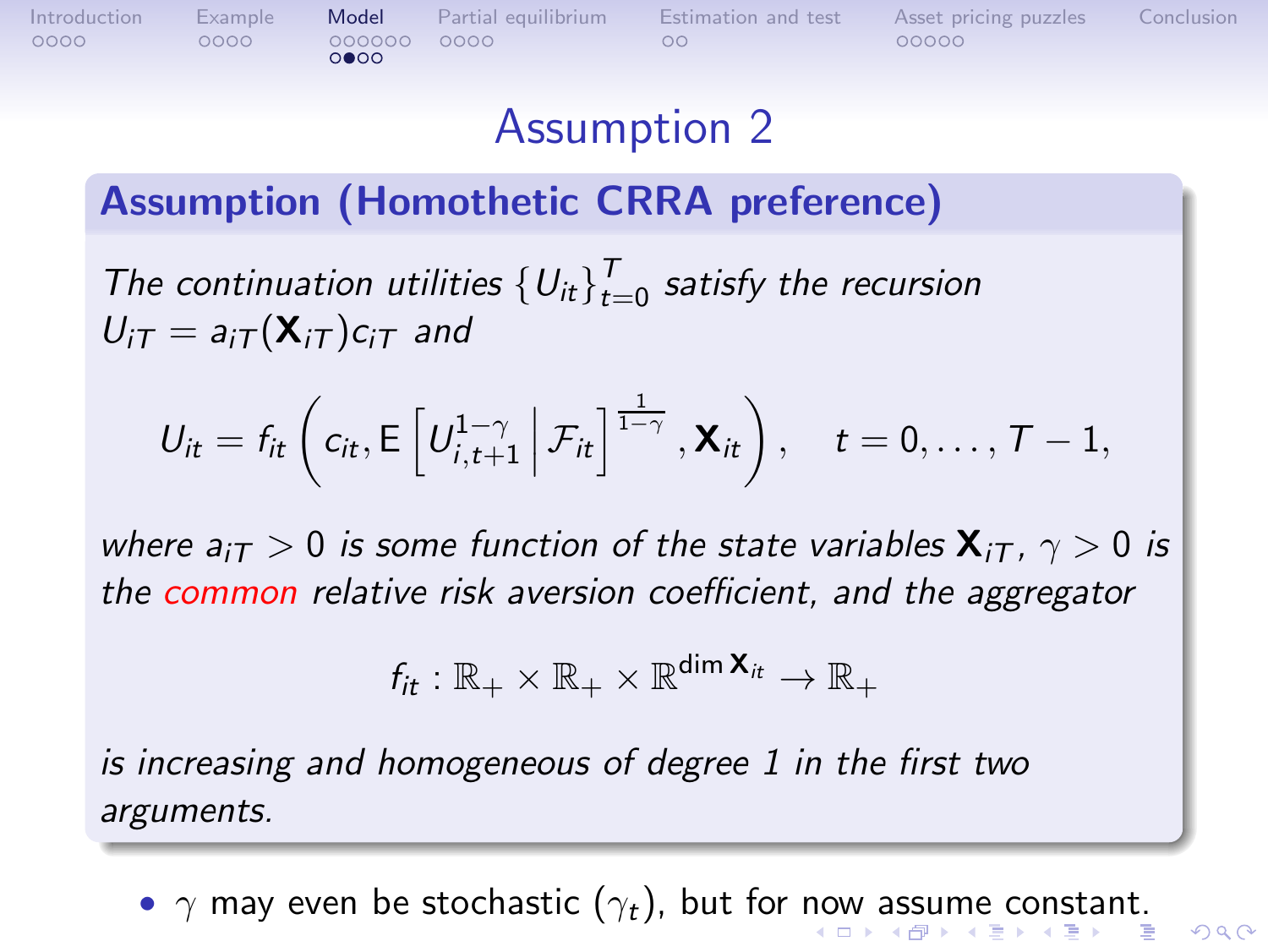റററെ

[Introduction](#page-1-0) [Example](#page-7-0) [Model](#page-11-0) [Partial equilibrium](#page-21-0) [Estimation and test](#page-25-0) [Asset pricing puzzles](#page-27-0) [Conclusion](#page-32-0)

**ADD YEARS ARA YOUR** 

## Assumption 3

Let  $\mathsf{R}_{t+1} = (R_{t+1}^k)_{k \in K}$  be asset returns.

#### Assumption (Conditional independence)

For each i, t, next period's state variables  $X_{i,t+1}$  and asset returns  $\mathbf{R}_{t+1}$  are independent conditional on time t information  $\mathcal{F}_{it}$ .

- In particular,  $\mathbf{R}_t \notin \mathbf{X}_{it}$ , but  $\mathbf{X}_{it}$  may contain volatility.
- $\bullet\,$  Example:  ${\bf X}_{it} = (\mu_t, \Sigma_t)$  consists of expected return and variance matrix, which evolves according to some stochastic process; log  $\textsf{R}_{t+1} \sim \mathcal{N}(\mu_t, \Sigma_t)$  independent of past information.)
- <span id="page-19-0"></span>• Thus GARCH returns are allowed.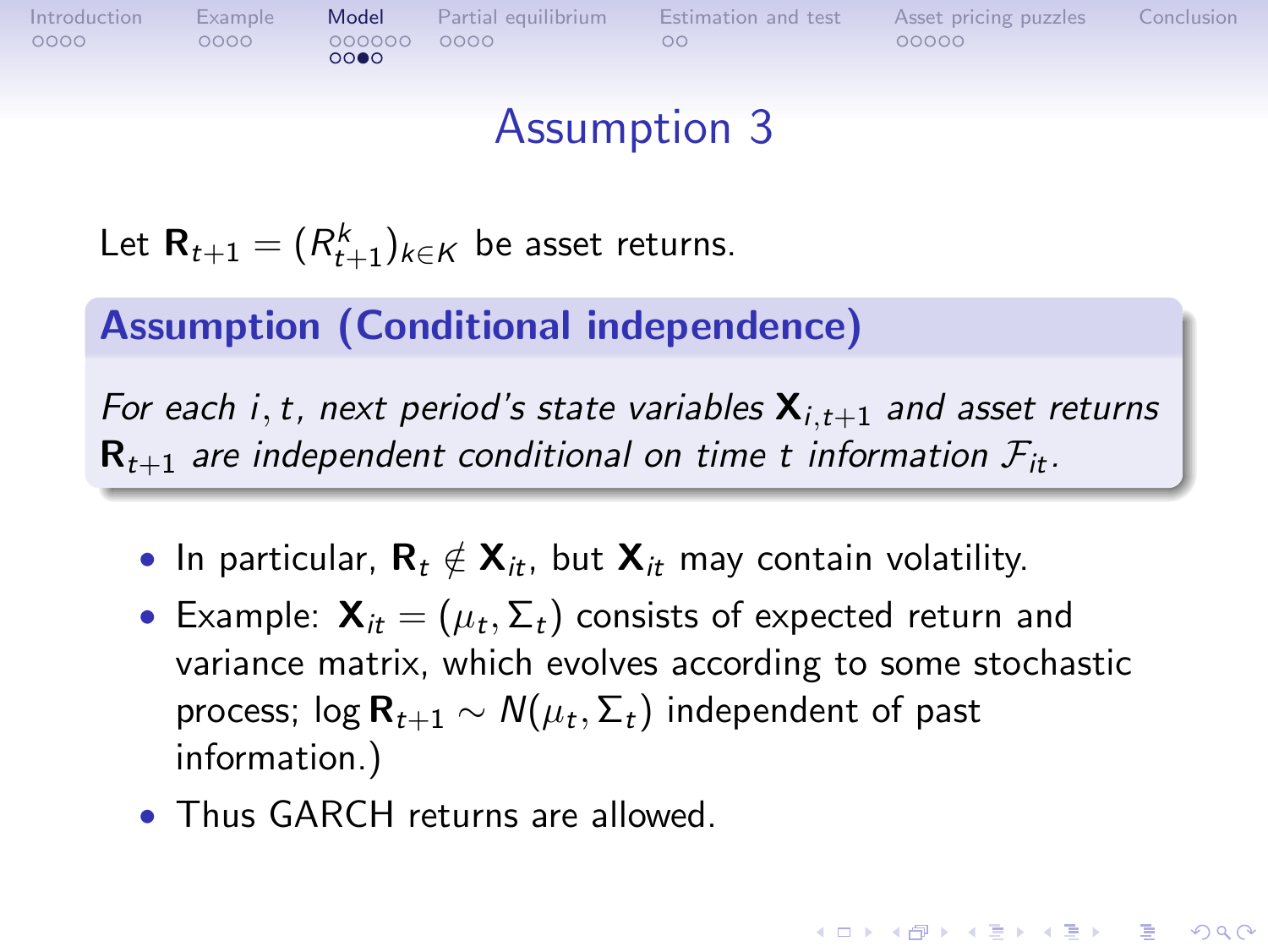

### Assumption 4

#### Assumption (Efficient market hypothesis)

For each i and t, the distribution of asset returns  $\mathbf{R}_{t+1}$  conditional on private information  $F_{it}$  is the same as the distribution conditional on public information  $\mathcal{F}_t$ .

**KORK EXTERNE PROVIDE** 

<span id="page-20-0"></span>Definition taken from Bewley (1982).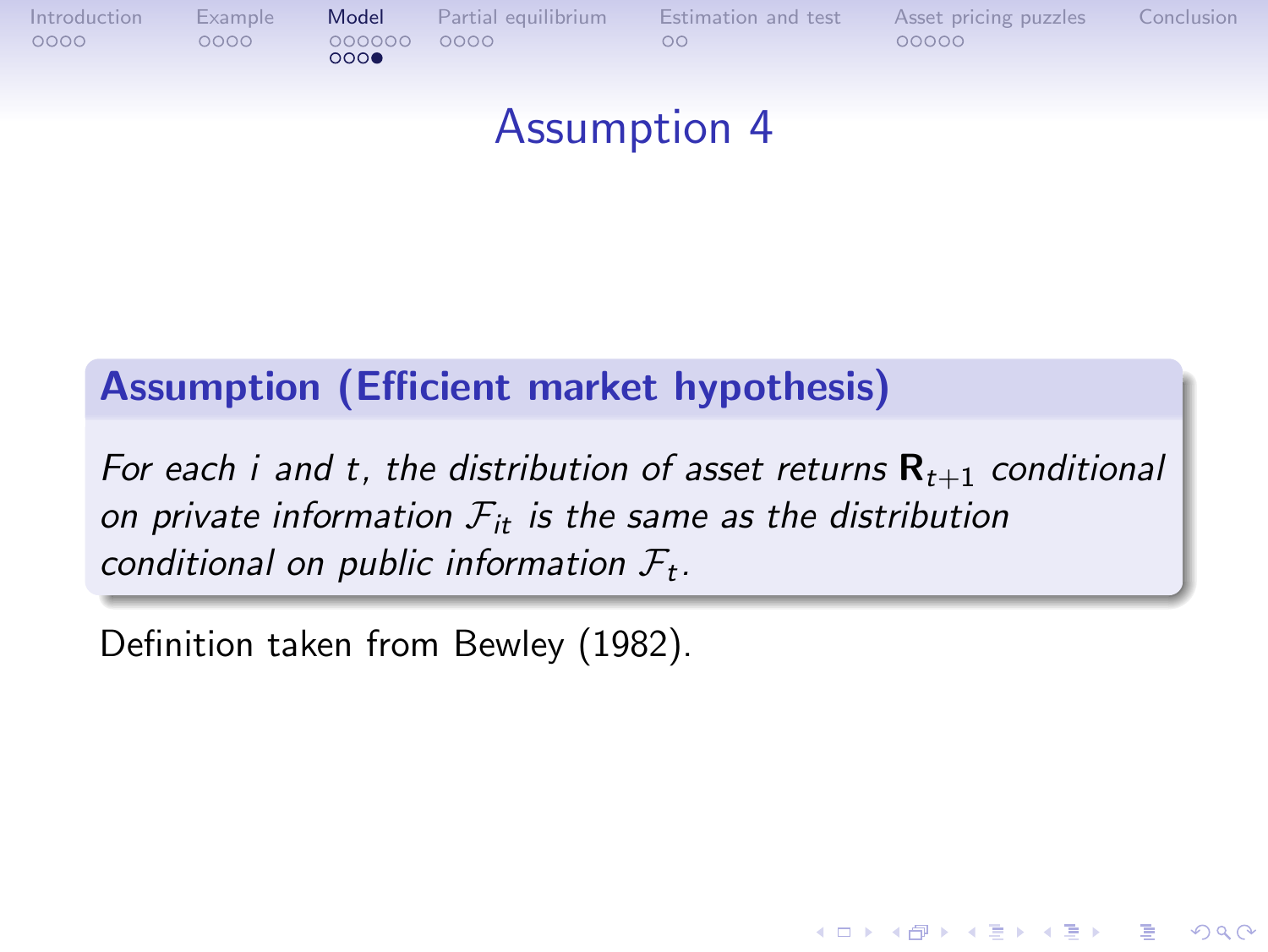[Introduction](#page-1-0) [Example](#page-7-0) [Model](#page-11-0) **[Partial equilibrium](#page-21-0)** [Estimation and test](#page-25-0) [Asset pricing puzzles](#page-27-0) [Conclusion](#page-32-0)<br>0000 0000 00000 **00000 0000** 00 nnnn

## Individual decision

Agents maximize recursive utility subject to budget constraint:

$$
V_{it}(w, \mathbf{X}_{it}) = \sup_{\substack{c \geq 0 \\ \phi \in \Pi_t}} f_t \left( c, E \left[ V_{i,t+1}(w', \mathbf{X}_{i,t+1})^{1-\gamma} \, \big| \, \mathcal{F}_{it} \right]^{\frac{1}{1-\gamma}}, \mathbf{X}_{it} \right)
$$
  
subject to  $w' = R_{t+1}(\phi)(w - c)$ .

#### Theorem

Under Assumptions 1–4, the value function is linear in wealth w,  $V_{it}(w, \mathbf{X}_{it}) = a_{it}(\mathbf{X}_{it})w$ , and the optimal portfolio problem at time t reduces to

$$
\sup_{\phi\in\Pi_t}\frac{1}{1-\gamma}\, \mathsf{E}\left[\mathsf{R}_{t+1}(\phi)^{1-\gamma}\,\big|\,\mathcal{F}_t\right],
$$

<span id="page-21-0"></span>which is common across all agents. Hence "market" portfolio is individually optimal.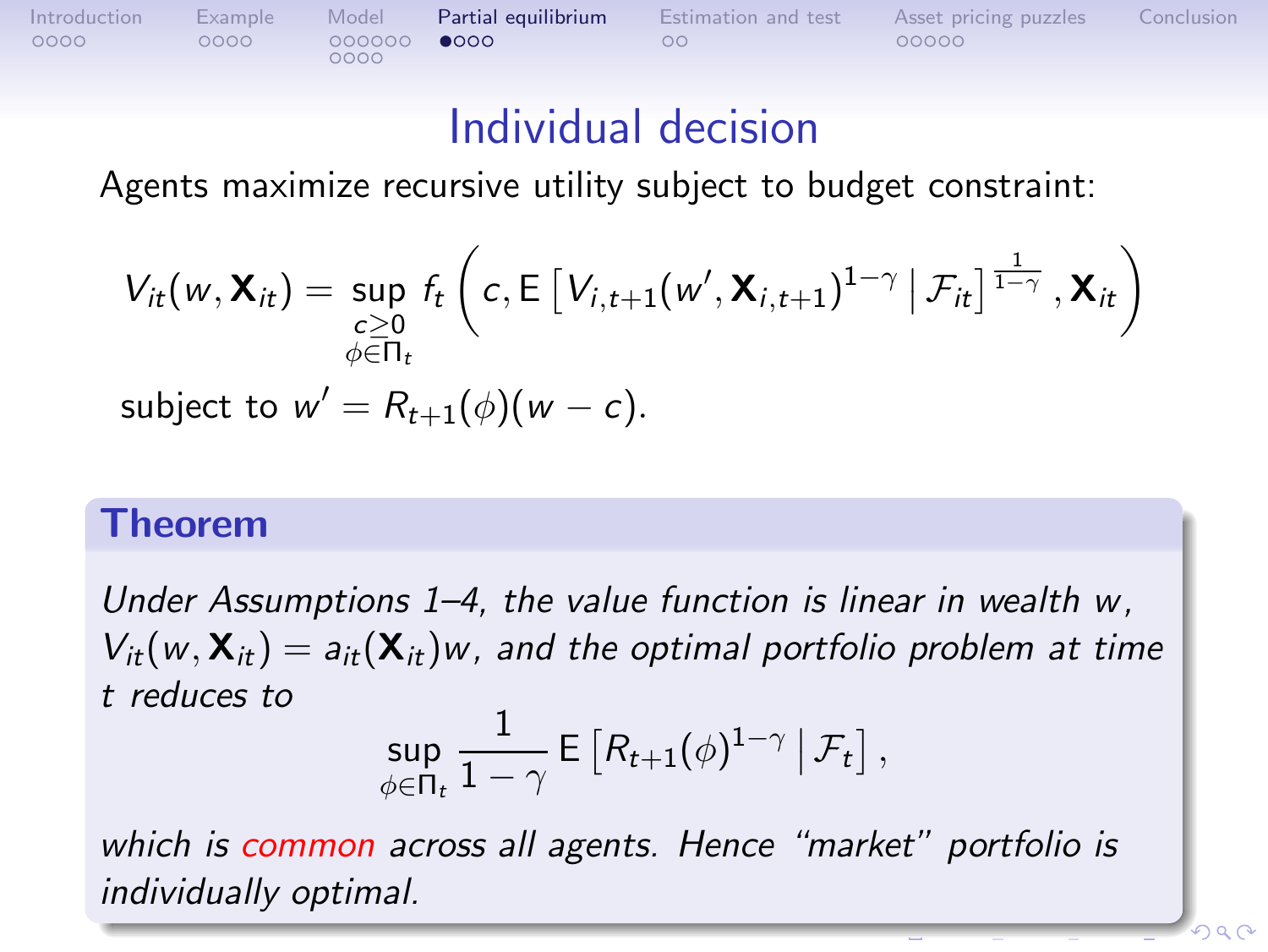| Introduction<br>0000 |        | Example<br>0000              | Model<br>000000<br>0000 | Partial equilibrium<br>0000 | Estimation and test<br>OO                                                                                                                            | Asset pricing puzzles<br>00000                                                                                                                                 | Conclusion |
|----------------------|--------|------------------------------|-------------------------|-----------------------------|------------------------------------------------------------------------------------------------------------------------------------------------------|----------------------------------------------------------------------------------------------------------------------------------------------------------------|------------|
|                      |        |                              |                         |                             |                                                                                                                                                      |                                                                                                                                                                |            |
|                      | Proof. |                              |                         |                             |                                                                                                                                                      |                                                                                                                                                                |            |
|                      |        |                              |                         |                             | Trivial if $t = T$ . If true for $s = t + 1, , T$ , then                                                                                             |                                                                                                                                                                |            |
|                      |        | $V_{it}(w, \mathbf{X}_{it})$ |                         |                             |                                                                                                                                                      |                                                                                                                                                                |            |
|                      |        | $\phi \in \Pi_t$             |                         |                             |                                                                                                                                                      | = $\sup_{0 \leq c \leq w} f_{it} (c, (w - c) E_{it}[a_{i,t+1}(\mathbf{X}_{i,t+1})^{1-\gamma} R_{t+1}(\phi)^{1-\gamma}]^{\frac{1}{1-\gamma}}, \mathbf{X}_{it})$ |            |
|                      |        | $\phi \in \Pi_t$             |                         |                             | $=\sup_{0\leq c\leq w} f_t\left(c,(w-c)b_{it}(\mathbf{X}_{it})\mathsf{E}_{it}[R_{t+1}(\phi)^{1-\gamma}]^{\frac{1}{1-\gamma}},\mathbf{X}_{it}\right)$ |                                                                                                                                                                |            |
|                      |        |                              |                         |                             | $\sim$ (1 $\approx$ ) ( $\sqrt{2}$ ) $\sqrt{5}$ ( $\sqrt{1-\gamma}$ ) $\frac{1}{\gamma}$ $\sqrt{2}$                                                  |                                                                                                                                                                |            |

$$
= \sup_{0\leq \tilde{c}\leq 1} \mathsf{w} f_t\left(\tilde{c}, (1-\tilde{c}) b_{it}(\mathbf{X}_{it}) \sup_{\phi\in\Pi_t} \mathsf{E}_t[R_{t+1}(\phi)^{1-\gamma}]^{\frac{1}{1-\gamma}}, \mathbf{X}_{it}\right),
$$

where  $b_{it}(\boldsymbol{\mathsf{X}}_{it}):=\mathsf{E}_{it}[a_{i,t+1}(\boldsymbol{\mathsf{X}}_{i,t+1})^{1-\gamma}]^{\frac{1}{1-\gamma}}$  and  $\widetilde{c}=c/w.$ 

 $\Box$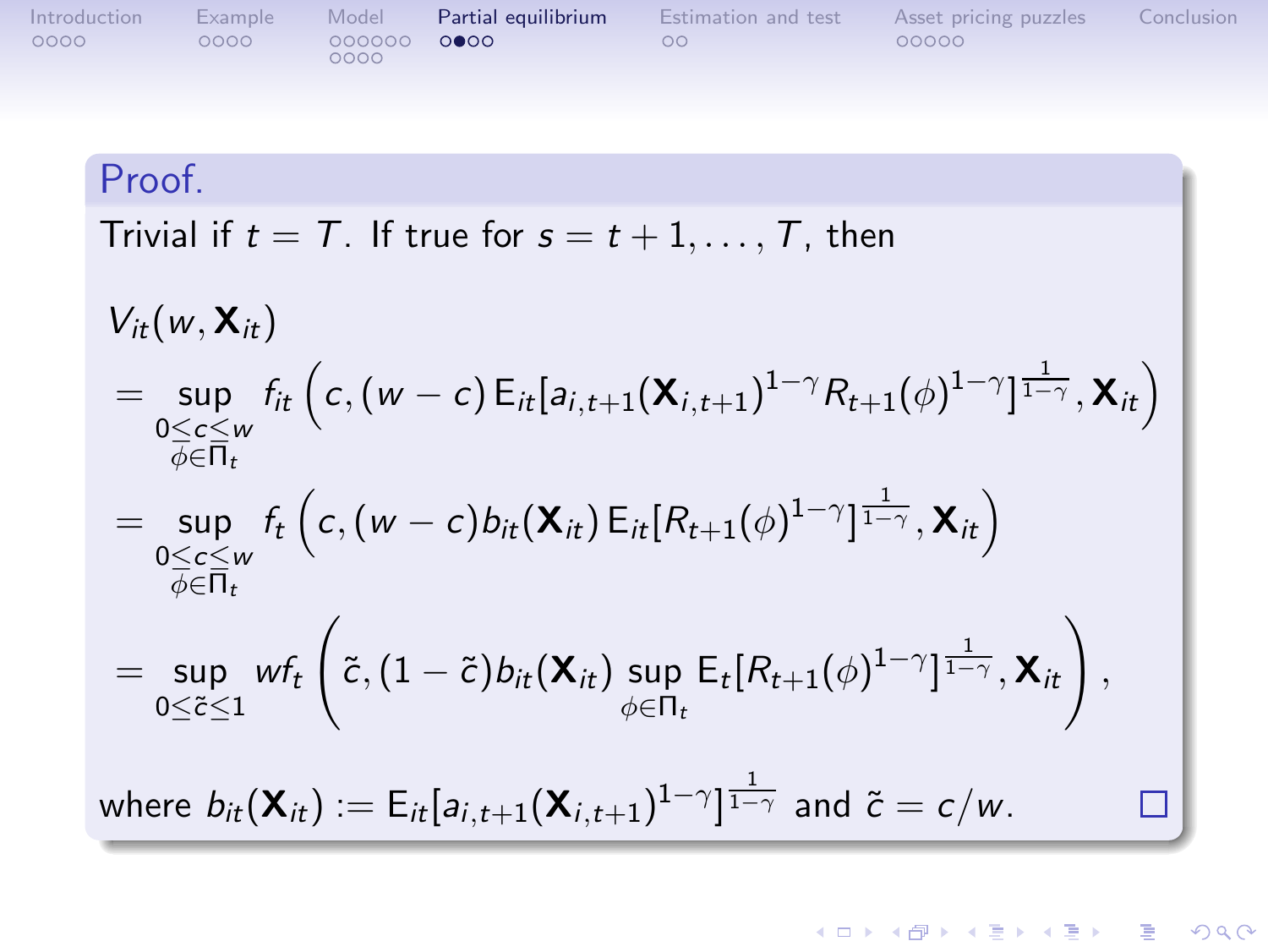[Introduction](#page-1-0) [Example](#page-7-0) [Model](#page-11-0) [Partial equilibrium](#page-21-0) [Estimation and test](#page-25-0) [Asset pricing puzzles](#page-27-0) [Conclusion](#page-32-0) nnnn

### Asset pricing in partial equilibrium

#### Theorem

Let everything be as in Theorem. Let  $\mathcal{F} = \mathcal{F}_t$  be time t information and  $R_m = R_{t+1}(\phi_t^*)$  be the return on the "market" portfolio. If the portfolio constraint  $\phi \in \Pi_t$  does not bind at the market portfolio  $\phi_t^*$  for asset k, then

$$
\mathsf{E}\left[R_m^{-\gamma}(R^k-R_m)\,\bigg|\,\mathcal{F}\right]=0.
$$

In particular, the one period risk-free rate is

$$
R_f = \frac{\mathsf{E}\left[R_m^{1-\gamma} \middle| \mathcal{F}\right]}{\mathsf{E}\left[R_m^{-\gamma} \middle| \mathcal{F}\right]}.
$$

イロト イ伊 トイヨ トイヨト

 $QQ$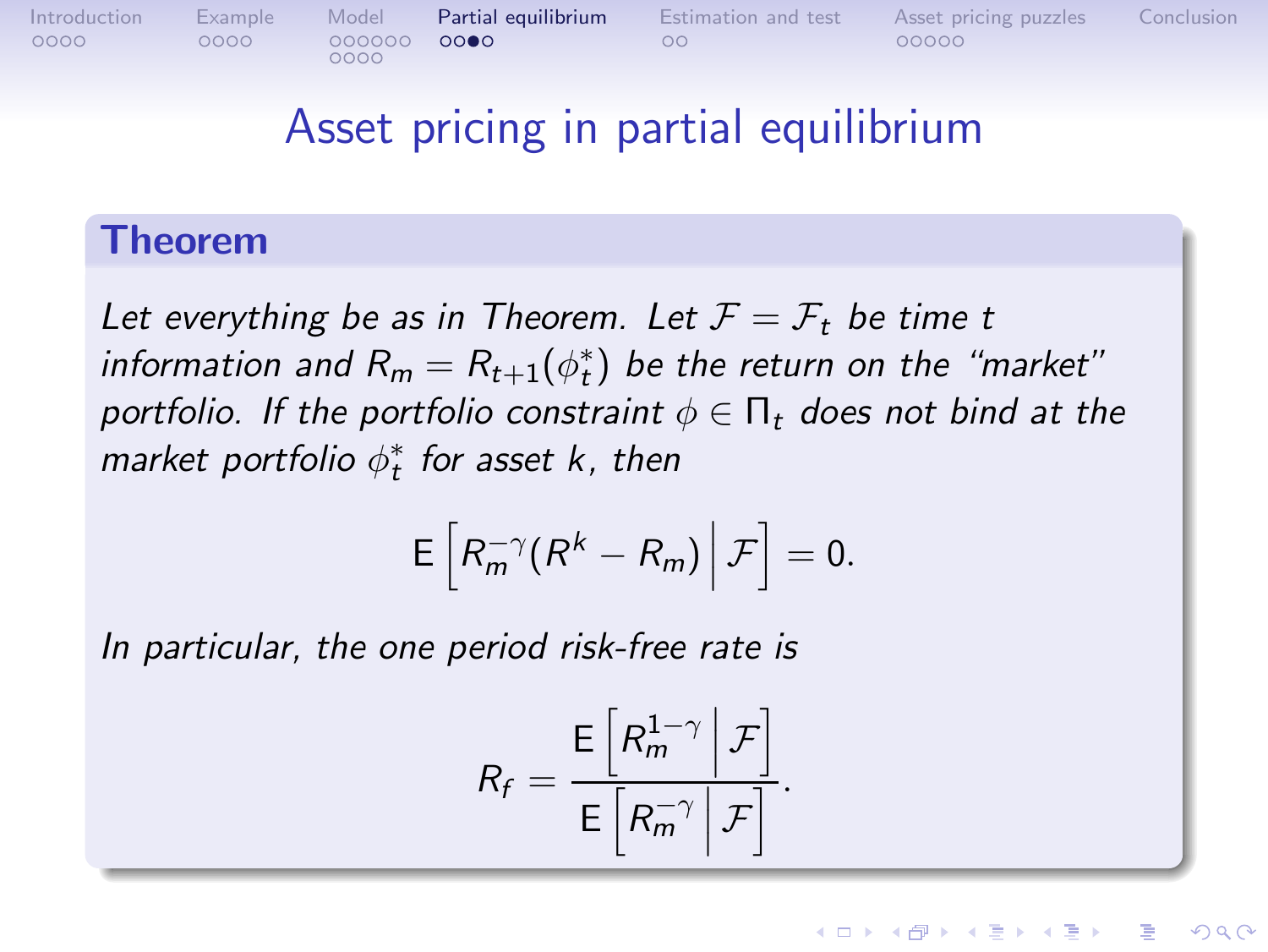

## **Implications**

- Consumption is irrelevant for asset pricing.
- Relative risk aversion  $\gamma$  can be estimated using only asset returns data by GMM, using moment condition  $E\left[R_m^{-\gamma}(R^k - R_m)\right]$  $\mathcal{F} \Big| = 0.$
- Hence rejection of a particular model using Euler equation is a rejection of the particular structure of the model, not necessarily the asset pricing implications, and

**ADD YEARS ARA YOUR** 

• "consumption volatility puzzle" (volatility of consumption growth is low relative to stock market volatility) is not an asset pricing puzzle.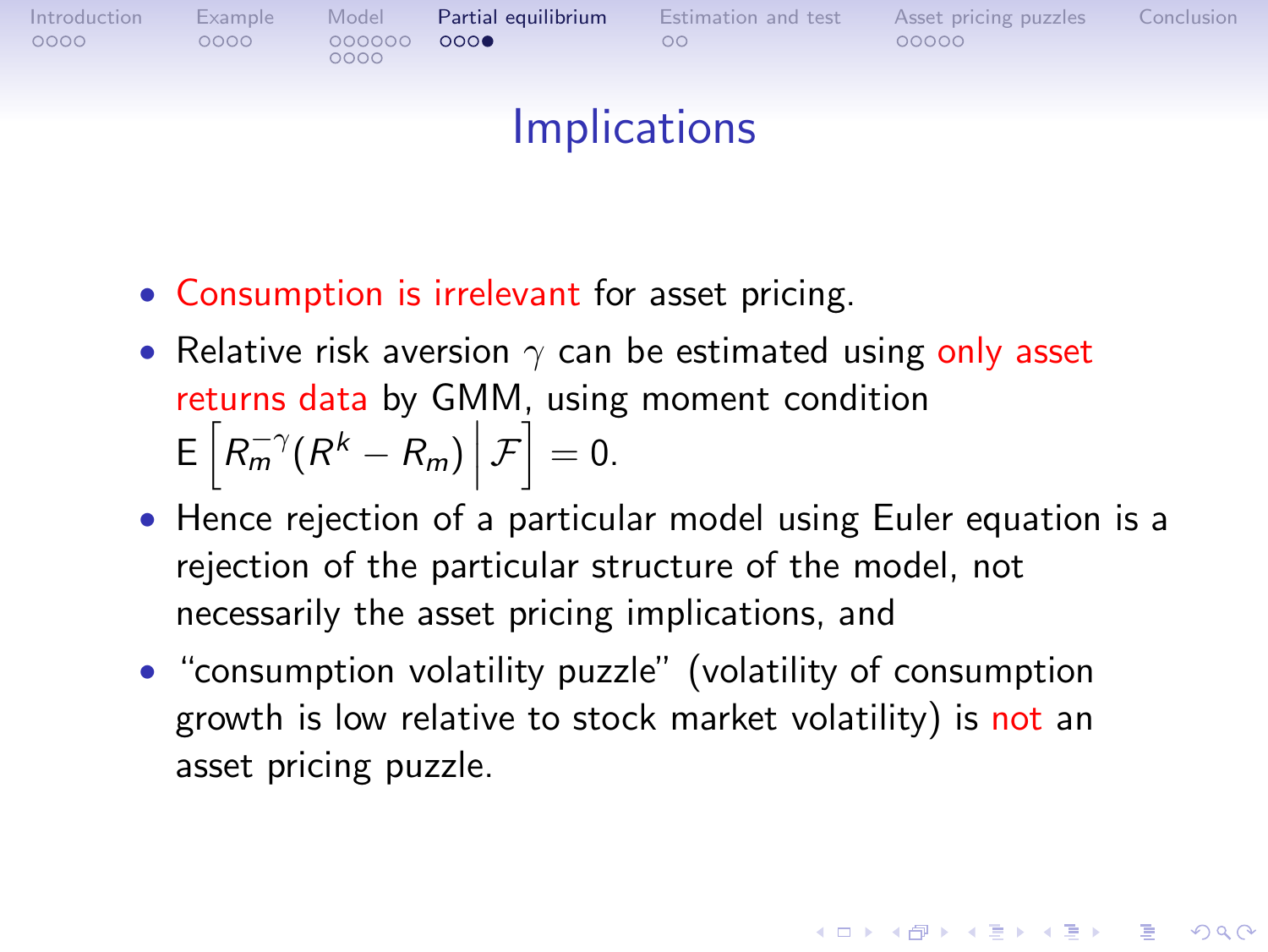

## GMM estimation

- Data: monthly returns on stock portfolio (10 size portfolios or Fama-French 25 portfolios) and risk-free rate for 1926–2011 from CRSP. Assume "market return"  $=$  value weighted average stock market return.
- $u_t(\gamma) = R_{m,t}^{-\gamma} (\mathbf{R}_t R_{m,t} \mathbf{1}_K) \otimes \mathbf{z}_t$ : pricing error at  $t$ , where  $\mathbf{R}_t$ : vector of real returns,  $\mathsf{z}_t$ : vector of instruments (constant and/or previous year's dividend yield).

**ADD YEARS ARA YOUR** 

- $g_{\mathcal{T}}(\gamma) = \frac{1}{\mathcal{T}} \sum_{t=1}^T u_t(\gamma)$ : average pricing error.
- <span id="page-25-0"></span>• GMM estimation minimizes  $g_{\mathcal{T}}(\gamma)'Wg_{\mathcal{T}}(\gamma)$ , where  $W$  is weighting matrix.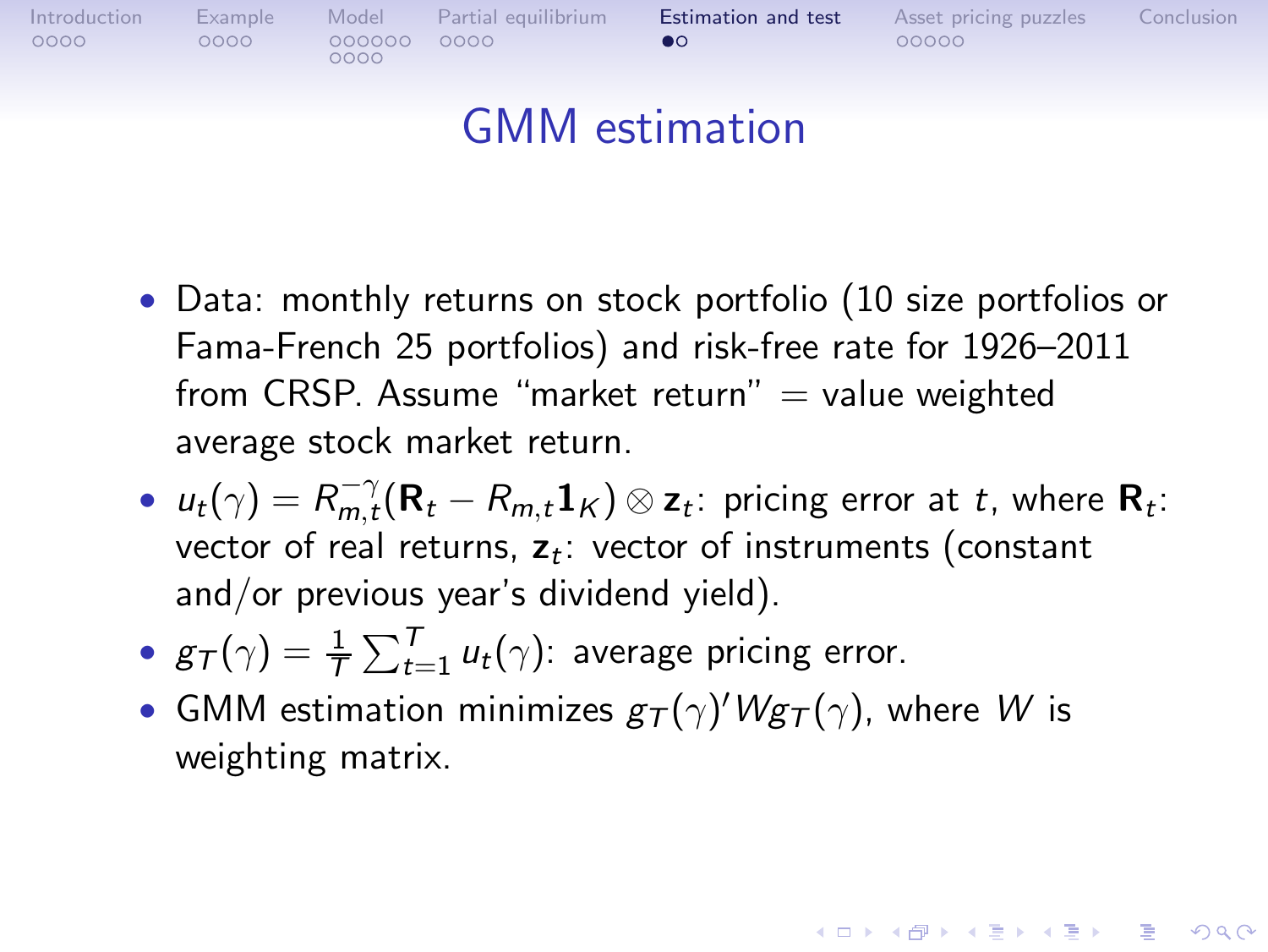

## **Results**

Table: GMM estimation results of  $E[R_m^{-\gamma}(R^k - R_m)] = 0$ .

| Test assets         |           | 10 size portfolios (S10) | Fama-French 25 (FF25) |       |
|---------------------|-----------|--------------------------|-----------------------|-------|
| Period              | 1926-2011 |                          | 1931-2011             |       |
| Conditional?        | no        | yes                      | no                    | yes   |
| RRA, $\hat{\gamma}$ | 2.0       | 2.15                     | 2.05                  | 1.55  |
| S.E.                | 0.65      | 0.64                     | 0.58                  | 0.52  |
|                     | 1032      | 1032                     | 966                   | 966   |
| $#$ moments         | 11        | 22                       | 26                    | 52    |
| $(J \text{ test})$  | 0.123     | 0.125                    | 0.0015                | 0.106 |
| (Subsampling)       | 0.072     | 0.20                     | 0.21                  | 0.12  |

K ロ ▶ K @ ▶ K 할 ▶ K 할 ▶ 이 할 → 9 Q Q →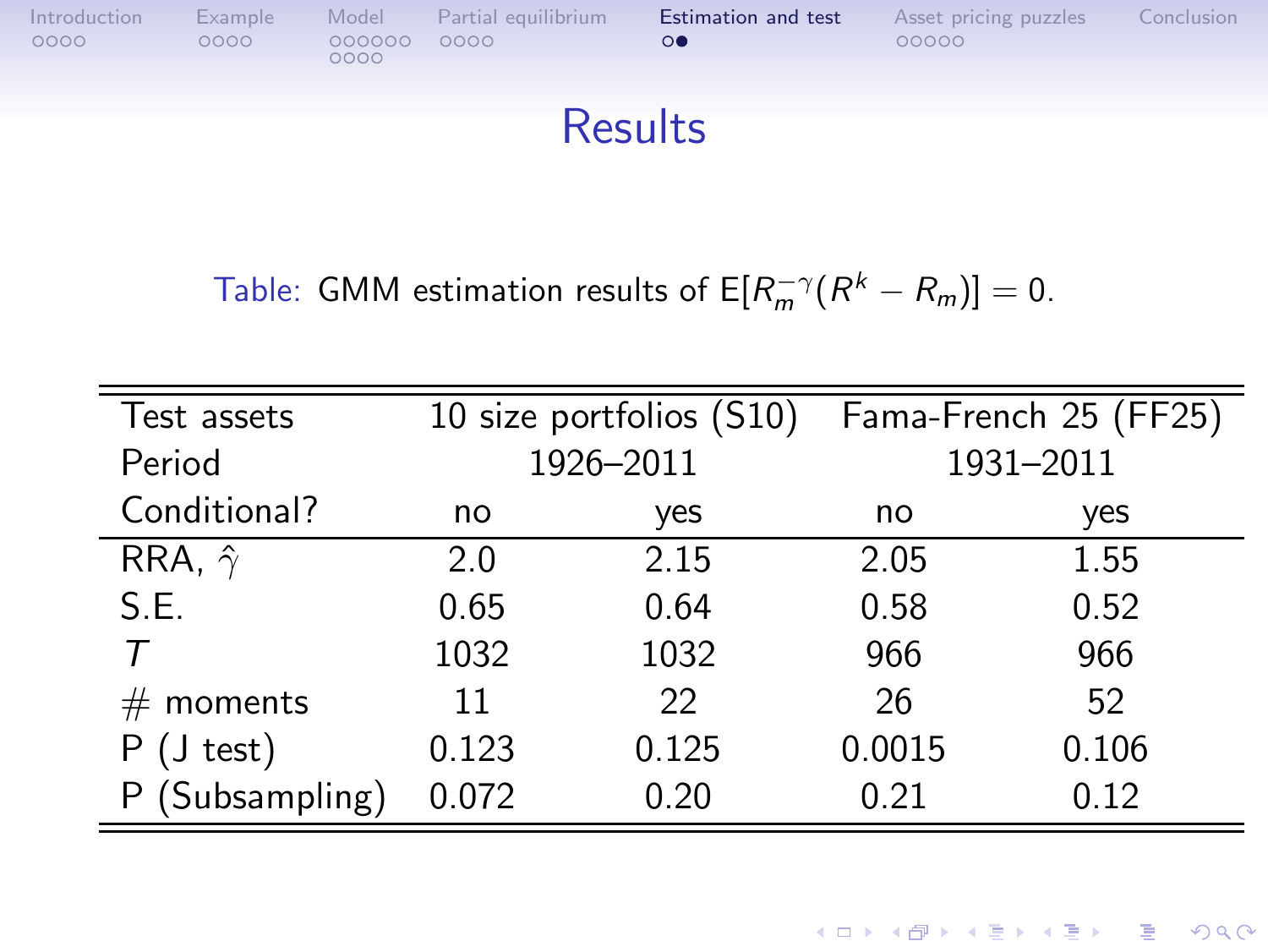| Introduction<br>0000 | Example<br>0000 | 000000 0000<br>0000 | Model Partial equilibrium | <b>Estimation and test</b><br>$\circ$ | Asset pricing puzzles<br>$\bullet$ 0000 | Conclusion |
|----------------------|-----------------|---------------------|---------------------------|---------------------------------------|-----------------------------------------|------------|
|----------------------|-----------------|---------------------|---------------------------|---------------------------------------|-----------------------------------------|------------|

## Asset pricing puzzles

- Equity premium and risk-free rate explained by  $\gamma \approx 2$ , hence no equity premium puzzle (Mehra & Prescott, 1985) or risk-free rate puzzle (Weil, 1988).
- <span id="page-27-0"></span>• How about consumption volatility puzzle (volatility of consumption growth is low relative to stock market volatility)?

**ADD YEARS ARA YOUR**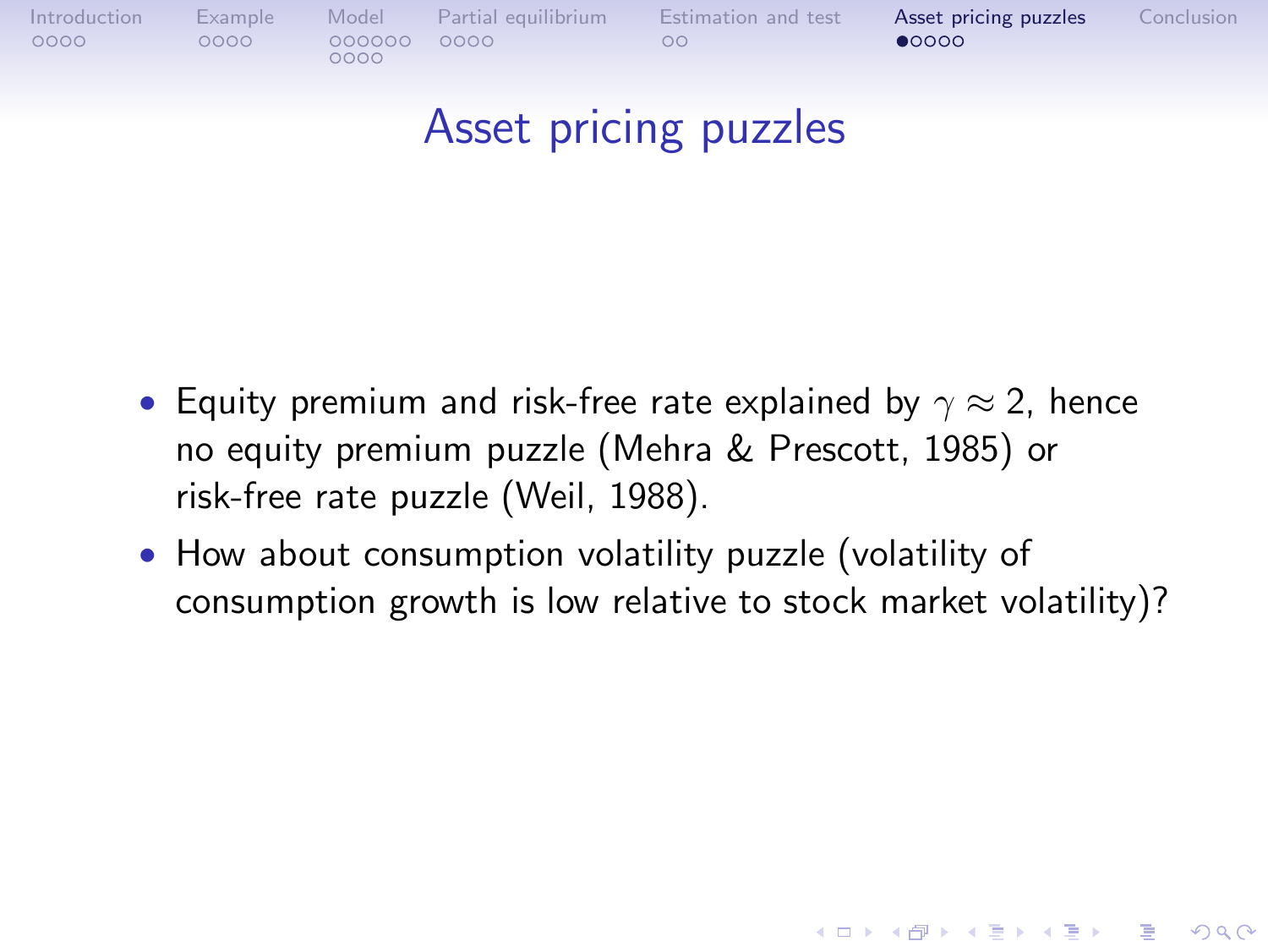

Model

- Representative agent model with two technologies.
- Preference additive CRRA in luxury,  $E_0 \sum_{t=0}^{\infty} \beta^t \frac{l_t^{1-\gamma}}{1-\gamma}$ . (See also A¨ıt-Sahalia, Parker, & Yogo (2004).)
- Necessity  $n_t = (1+g)^t n_0$  grows at constant rate.  $c_t = n_t + l_t$ : total consumption.
- One technology is risky with productivity log  $A \sim N(\mu, \sigma^2)$ , the other is risk-free with return  $1 + r$ .  $R(\theta) = A\theta + (1+r)(1-\theta)$ : total return.
- $w_0 = k_0 \sum_{t=0}^{\infty} \frac{n_t}{(1+t_0)^2}$  $\frac{n_t}{(1+r)^t}$ : initial effective wealth, where  $k_0$ : initial capital.

**ADD YEARS ARA YOUR**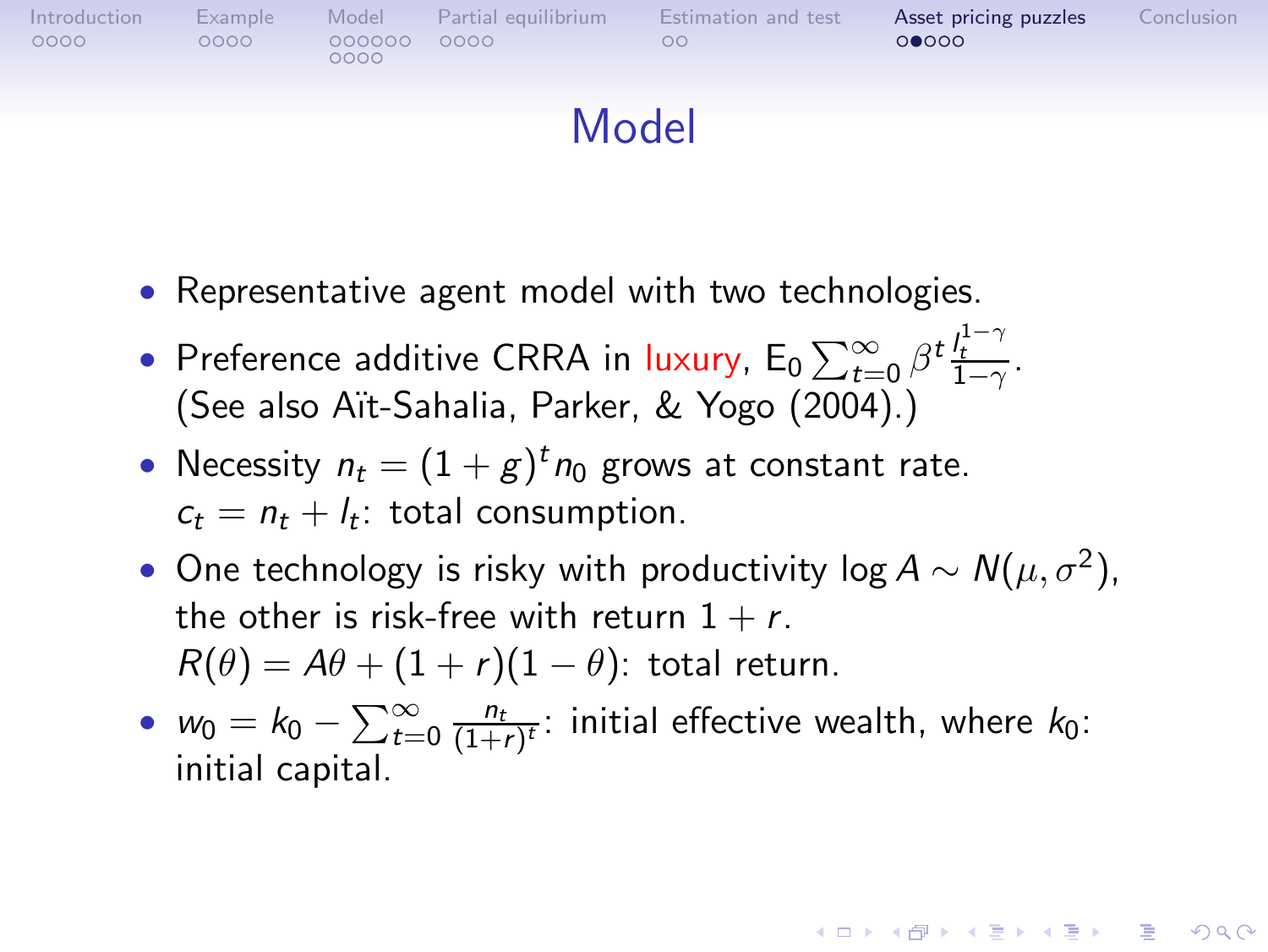

## Calibration

- Calibrate economy at quarterly frequency for 15 years.
- Annual values are  $\beta = 0.96$ ,  $\gamma = 3$ ,  $g = 0$ ,  $\mu = 0.07$ ,  $\sigma = 0.17$ ,  $r = 0.01$ .
- Choose  $n_0$  such that  $w_0/k_0 = 0.1$ . (Effective wealth is 10% of initial capital.)

**KORK ERKER (ERKERK)** 

• Then optimal portfolio  $\theta^* = 0.8593$ , propensity to consume luxury out of effective wealth  $= 0.0103$ .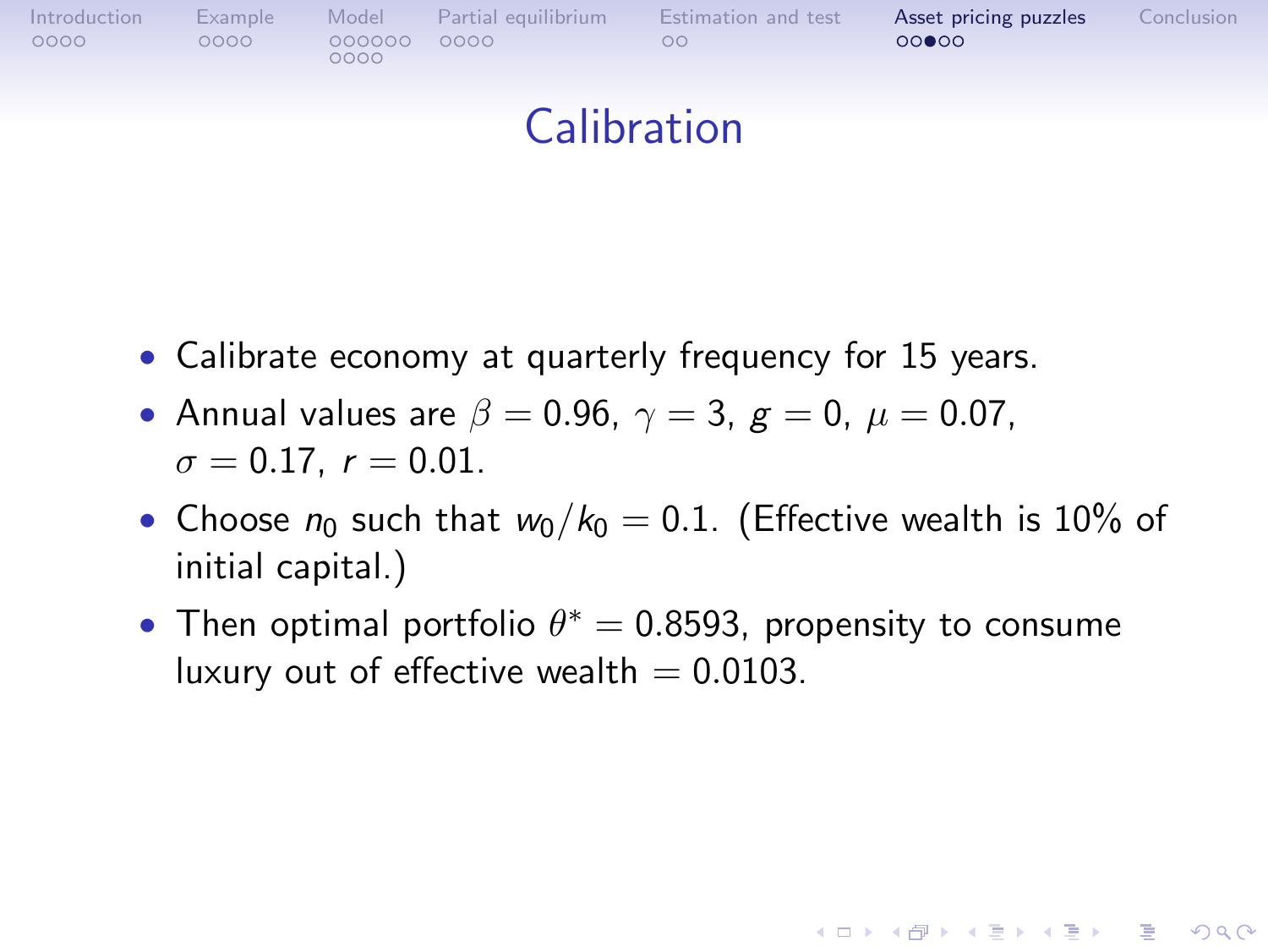| Introduction | Example | Model               | Partial equilibrium | Estimation and test | Asset pricing puzzles | Conclusion |
|--------------|---------|---------------------|---------------------|---------------------|-----------------------|------------|
| 0000         | 0000    | 000000 0000<br>0000 |                     | $\circ$             | 000                   |            |



Figure: Typical sample paths of stock market return (blue solid) and consumption growth (green dashed).

 $299$ 

イロト イ押ト イヨト イ

э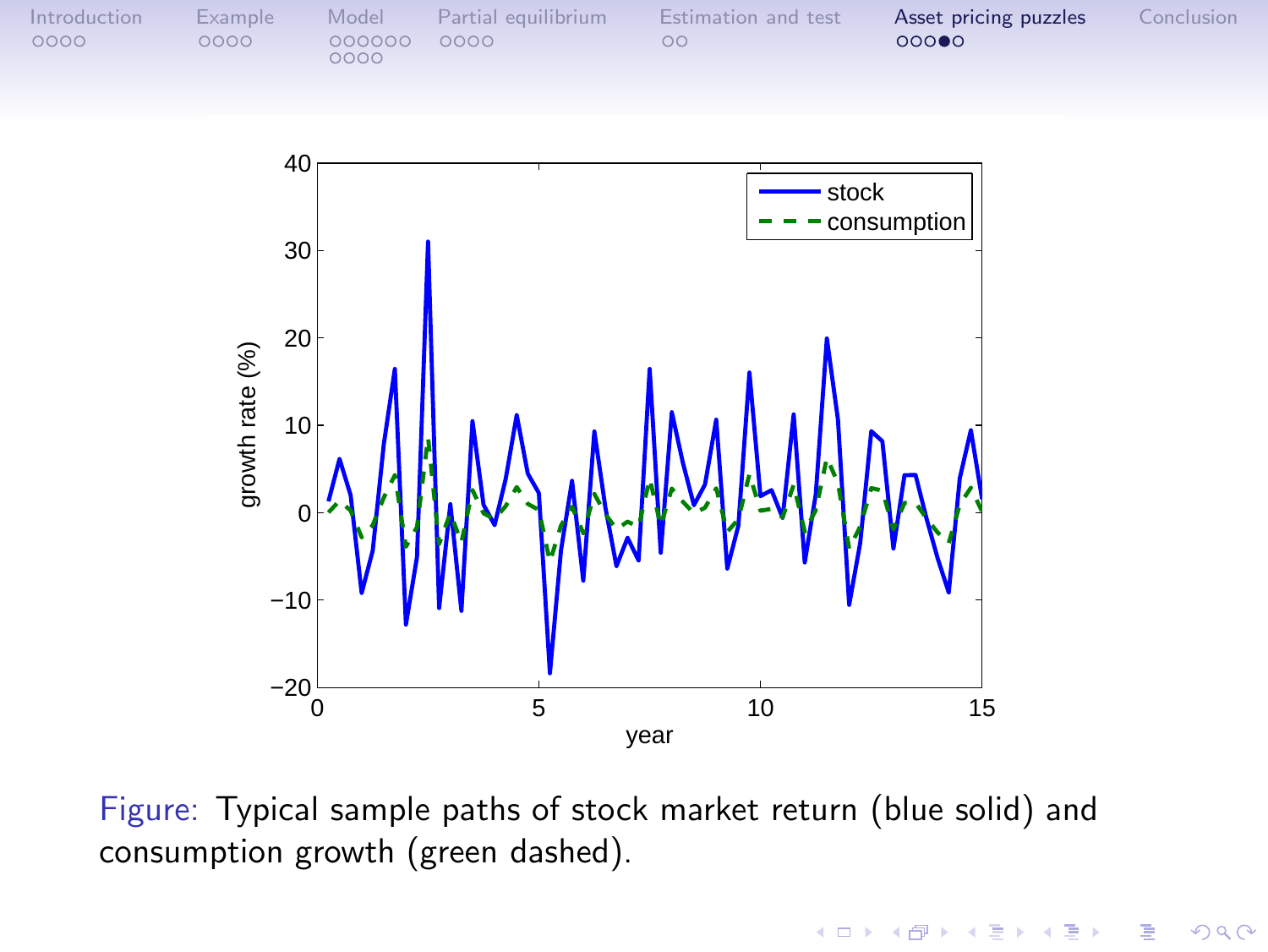

Figure: Kernel density estimate of the distribution of sample volatility of stock market return (blue solid) and consumption growth (green dashed) for 1,000 simulations.